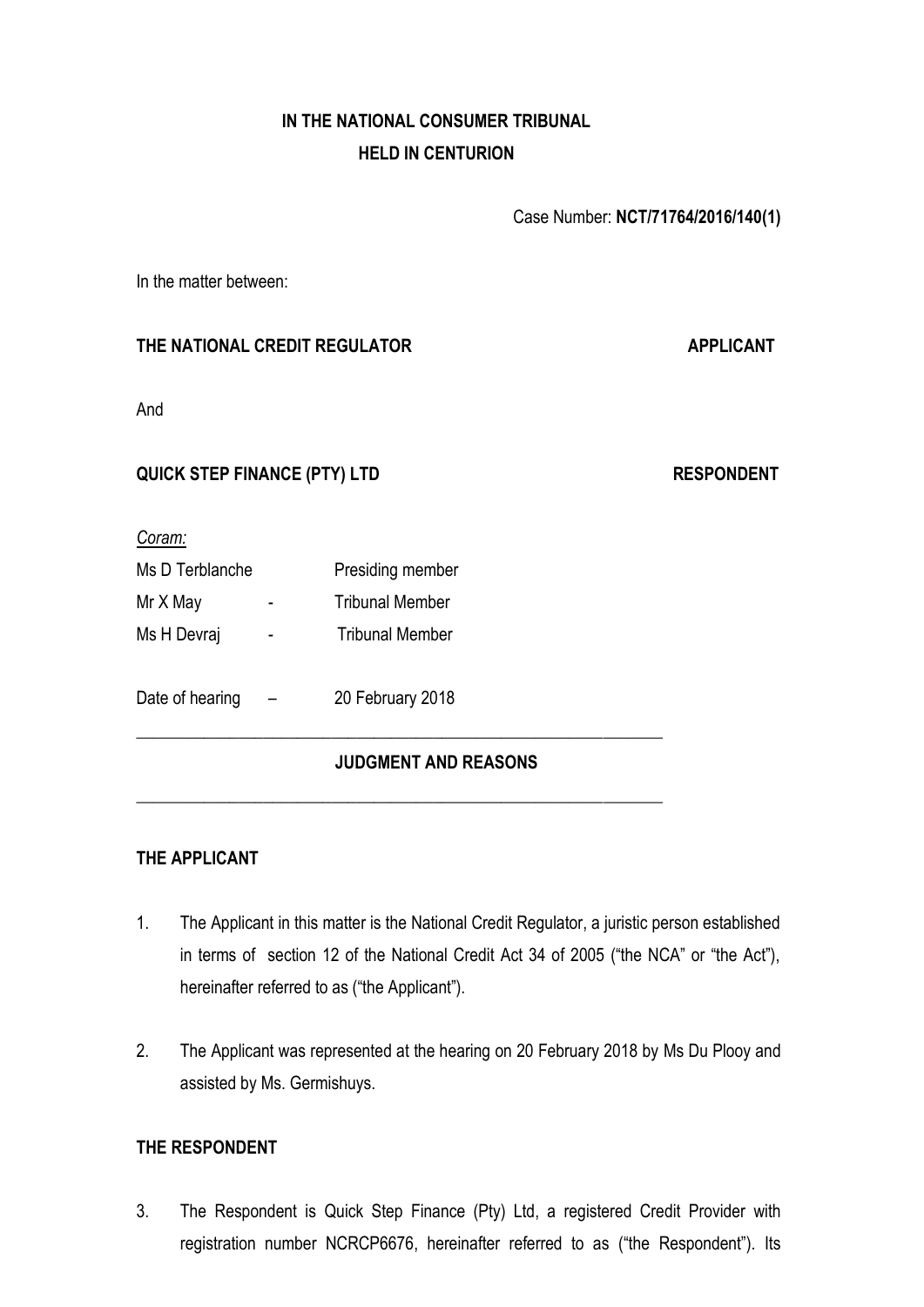registered business address is 16 Village Square Shopping Centre, 46 Voortrekker Road, Alberton.

4. The Respondent was represented by Adv. J Augustyn, instructed by Cilliers and Reynders Attorneys.

### **TYPE OF APPLICATION**

- 5. This is an application in terms of section 140(1) of the NCA. Section 140(1) provides that -
	- *"(1) After completing an investigation into a complaint, the National Credit Regulator may—*
		- *(a) ... ;*
		- *(b) make a referral in accordance with subsection (2), if the National Credit Regulator believes that a person has engaged in prohibited conduct;"*

## **THE ALLEGED CONTRAVENTIONS**

- 6. The Applicant alleges that the Respondent contravened the NCA by
	- 6.1. Extending credit recklessly to consumers by not conducting proper affordability assessments; and
	- 6.2. Failing to keep proper records.

### **RELIEF SOUGHT**

- 7. The Applicant prays for an order from the Tribunal
	- 7.1. Declaring the Respondent to be in repeated contravention of the NCA and the Regulations promulgated thereunder;
	- 7.2. Declaring the (alleged) Respondent's repeated contraventions of the NCA and Regulations promulgated thereunder, to be prohibited conduct in terms of Section 150 (a) of the NCA;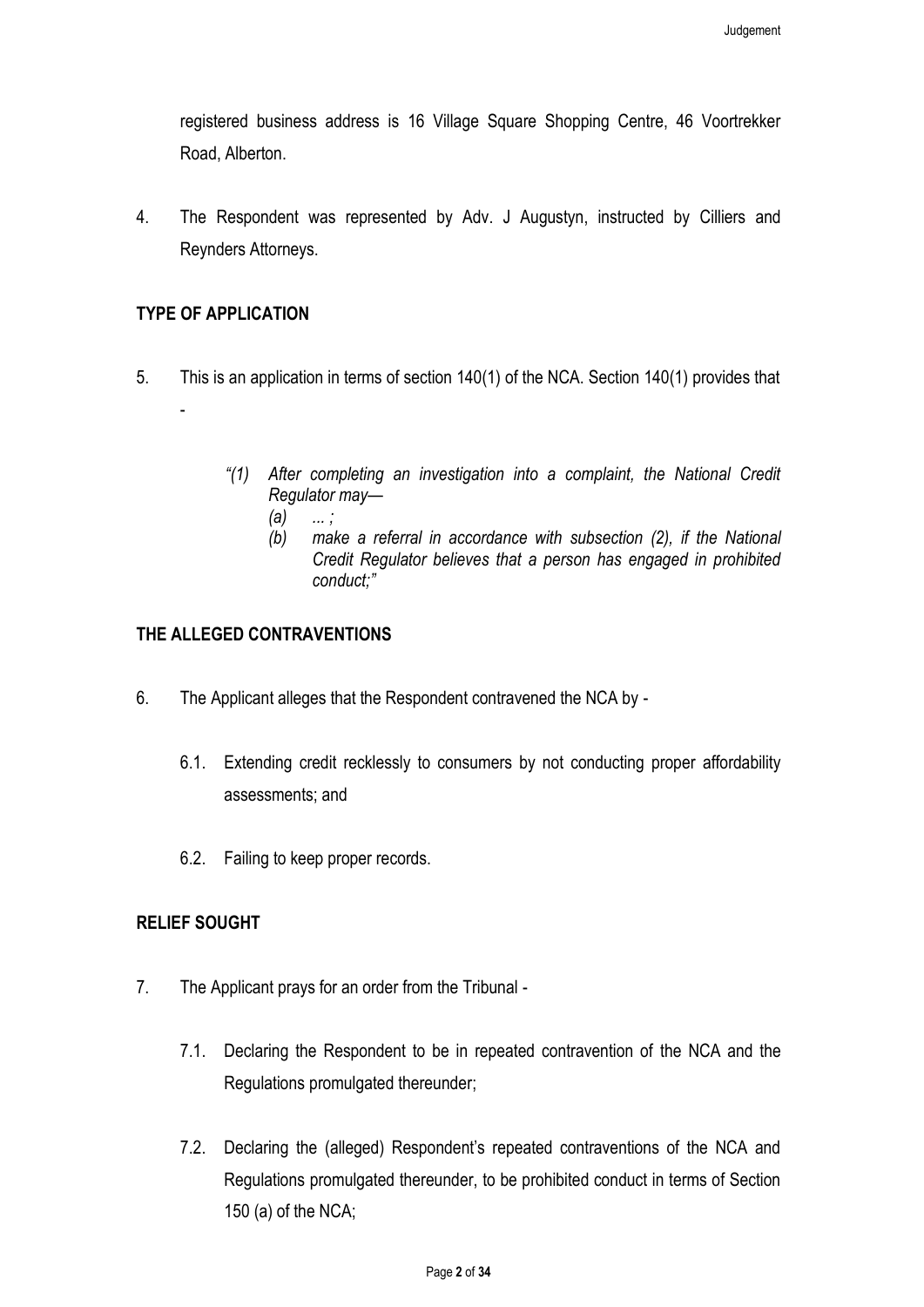- 7.3. Imposing an administrative fine against the Respondent in the sum of one million rand (R 1 000 000,00) or ten percent (10%) of the Respondent's annual turnover, whichever is the greater; and
- 7.4. Making any other appropriate order required to give effect to the consumers' rights in terms of Section 150(i) of the Act.

#### **BACKGROUND**

- 8. This matter has a lengthy procedural history, commencing with the filing of the application in terms of Section 140 (1) of the NCA in December 2016, condonation applications for the late filing of both the answering and replying affidavits and various set-downs for hearing; until it was finally set down and heard on 20 February 2018.
- <span id="page-2-2"></span><span id="page-2-1"></span><span id="page-2-0"></span>9. The background to the referral before the Tribunal is common cause between the parties, and is set out immediately below -
	- 9.1. On or about 14 September 2015 the Applicant conducted an on-site compliance visit at the Respondent's premises;
	- 9.2. During the compliance visit, five (5) consumer files were randomly selected, copied and assessed. Further to this an interview was conducted with a representative of the Respondent, a certain Mr. Kelvin Jiang;
	- 9.3. The compliance officer, Siziwe Ribe, compiled an on-site visit report dated 19 October 2015 of the visit conducted on 14 September 2015, recommending that the activities of the Respondent be formally investigated. He stated in the report that -
		- 9.3.1. From the files it appears that the Respondent did not conduct proper affordability assessments as they found only bank statements on the file which showed, for the majority of the consumer files, a surplus after the monthly deductions, but with no other indication of the consumers' income, expenses and debt obligations;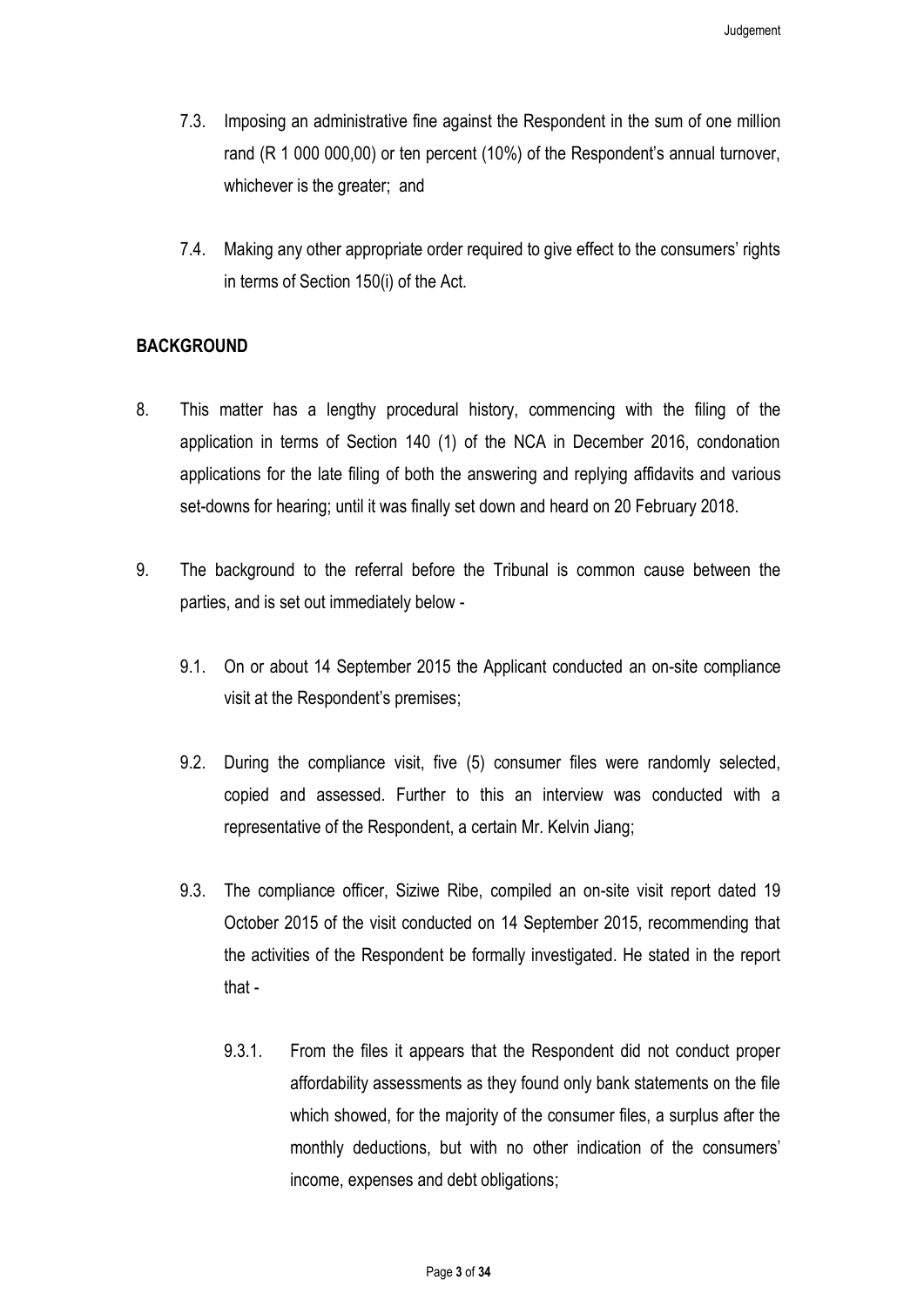- 9.3.2. From the files it appears that the Respondent overcharged in respect of initiation fees and interests charges; and.
- 9.3.3. From the interview with Mr. Kelvin Jiang he stated that certain documents are requested before loans can be granted namely an identity document, recent payslip and 3 months' bank statement;
- 9.4. Subsequently, a complaint was initiated and investigation mandated by the Applicant in terms of Section 136(2) of the Act into the Respondent's credit providing practices, against the Respondent, to ascertain if credit was being granted in a manner that was compliant with the NCA and its Regulations;
- 9.5. T Mahobye and M Lekoko were appointed as investigators for the purposes of carrying out the investigation into the Respondent;
- 9.6. The investigation was conducted by way of a visit to the Respondent's premises on 20 May 2016. On that occasion the investigators randomly selected and assessed ten (10) of the Respondent's consumer files. They also conducted an interview with a representative of the Respondent, a certain Mr. K Jiang;
- 9.7. From this investigation Tshepo Mahobye prepared the report of the investigation (visit) conducted on 20 May 2016. The report is dated 14 June 2016;
- <span id="page-3-0"></span>9.8. The report reflects the following findings -
	- 9.8.1. That the Respondent failed to take reasonable steps to assess the repayment history of the Consumer, thus failing to conduct proper affordability assessments and therefore granting credit recklessly in contravention of section 81(2)(a)(ii) of the NCA;
	- 9.8.2. That the Respondent has contravened regulation 23A (3) in that it did not assess whether the consumer has the financial means and prospects to pay the proposed credit instalments;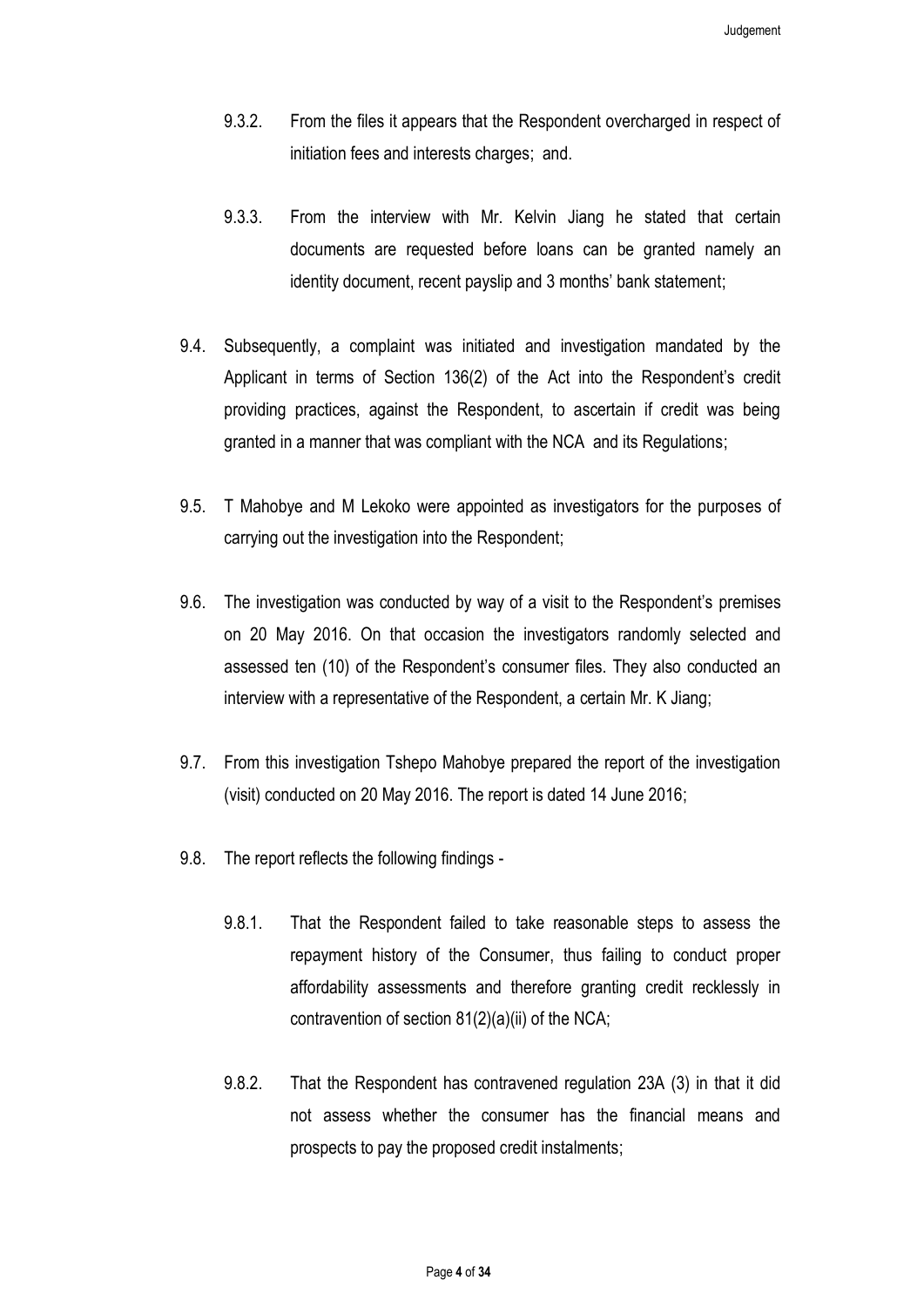- 9.8.3. That the Respondent has contravened regulation 23A (8) in that the consumers existing financial means had not been taken into account; and
- 9.8.4. The Applicant further alleges, should the Respondent contend that it did conduct the necessary affordability assessments, but does not have or retain copies of the affordability assessments, that the Respondent is in contravention of Section 170 read with Regulation 55(2)(vi) of the NCA .
- 10. In terms of the report the investigators recommended that the Respondent be prosecuted in terms of Section 81(2)(a)(ii), Regulation 23A(3) and Regulation 23A(8).
- 11. The Respondent raised various defenses to the referral made by the Regulator.
- 12. Some of these defenses translated into points *in limine*, which the Respondent raised both in its answering affidavit and at the hearing of the matter.
- 13. For the sake of brevity; these will be dealt with to the extent necessary in the discussions below. Suffices to state; at this stage; that in the main; the Respondent submitted that Regulator acted *ultra vires* its mandate and that the referral to the Tribunal is premature and invalid.
- 14. We will first deal with the matters raised *in limine* and then if necessary, with the substantive defenses on the prohibited conduct the Regulator alleged the Respondent committed should that be necessary.

#### **POINTS** *IN LIMINE*

- 15. The Respondent raised the certain points *in* limine in its answering affidavit and at the hearing. And these were -
	- 15.1. That there are pending high court cases of which the outcome impacts the decisions of the Tribunal in its cases and in its decisions. In this regard in its answering affidavit the Respondent submitted that it will be in the interests of justice to postpone the hearing of the application until the finalisation of the matters in the high court;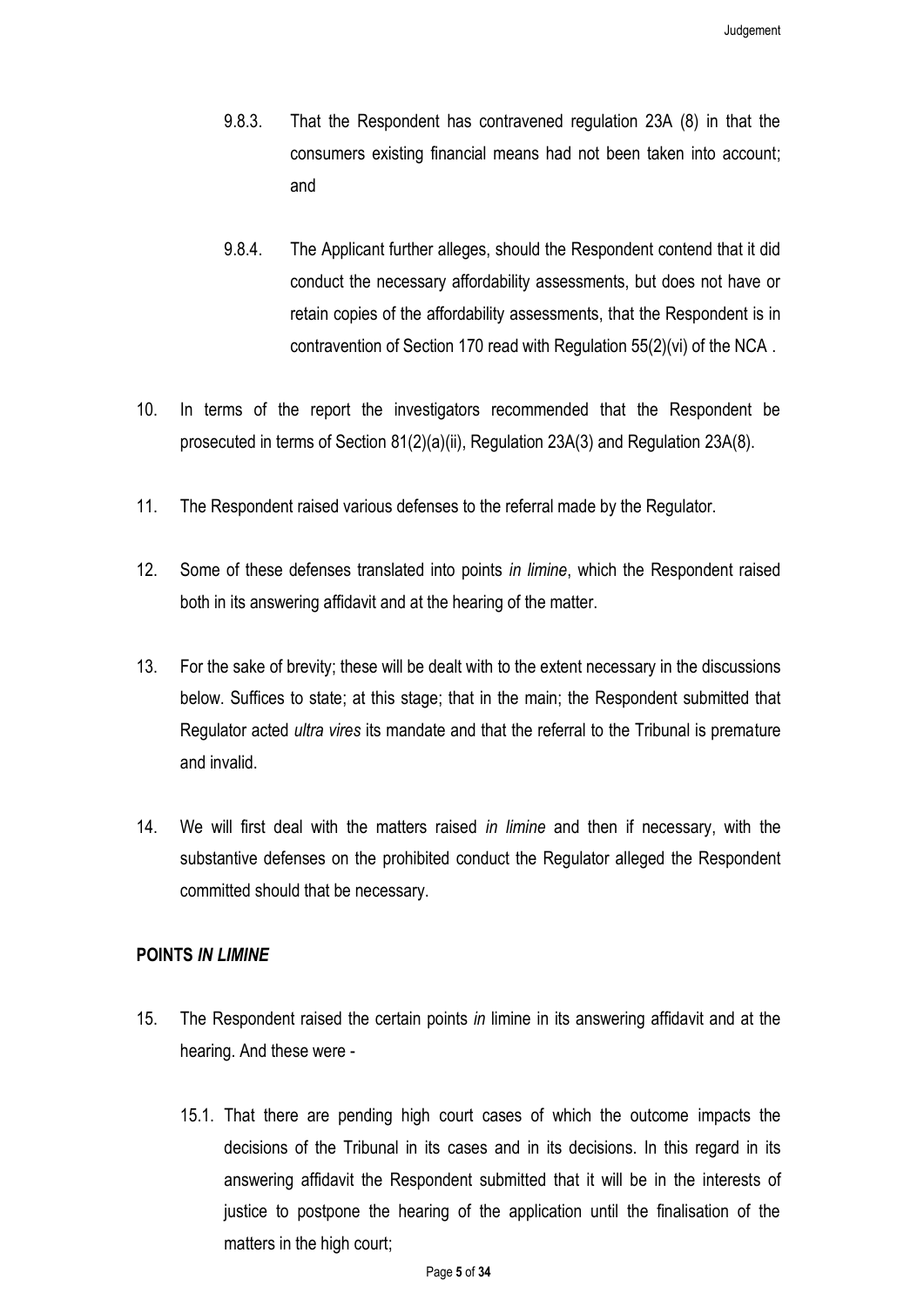- 15.2. That the Applicant did not have a reasonable suspicion to initiate the complaint and launching the investigation into it. The Respondent challenged the Regulator's use of the information obtained during the on-site visit against it to initiate a complaint in terms of section 136(2) of the NCA, as the lead-up, execution and outcome, were flawed and -
	- 15.2.1. Challenges the Applicant's legal authority to conduct an on-site visit;
	- 15.2.2. The Applicant should have had a search warrant, which it did not have, to conduct an investigation; and.
	- 15.2.3. The Respondent did not provide it with an opportunity to be heard; and
	- 15.2.4. The Respondent should have been issued with a compliance notice, to which it could have objected had it so wished; in terms of section 56, as in its view; it is trite law that the word *"may"* in section 55 of the NCA; has the meaning of *"must*".
- 15.3. That the investigation was poor and the Respondent as a result did not know what the case is it needed to meet; and
- 15.4. That the Respondent also was raising what it termed the *"defensive" or "collateral"*  challenge to the validity of the Applicant's administrative action.

#### **POINT** *IN LIMINE* **1: PENDING HIGH COURT CASES**

- <span id="page-5-0"></span>16. The Respondent referred the Tribunal to four (4) cases pending in the high courts, which, according to the Respondent, would render it premature for the Tribunal to hear this matter and make a decision. They are -
	- 16.1. The *Truworths* case <sup>1</sup> the *Truworths* matter relates to the validity of the 'Affordability Assessment Guidelines' prescribed by the Minister in Regulation 23A. This Regulation was initially published under General Notice No. R202 in Government Gazette No. 38557 of 13 March 2015 with the date of publication i.e.

<sup>1</sup> Truworths Ltd, The Foschini Group and Mr Price Group Ltd against the Minister of Trade and Industry and the NCR: Case 4375/2016 Western Cape Division.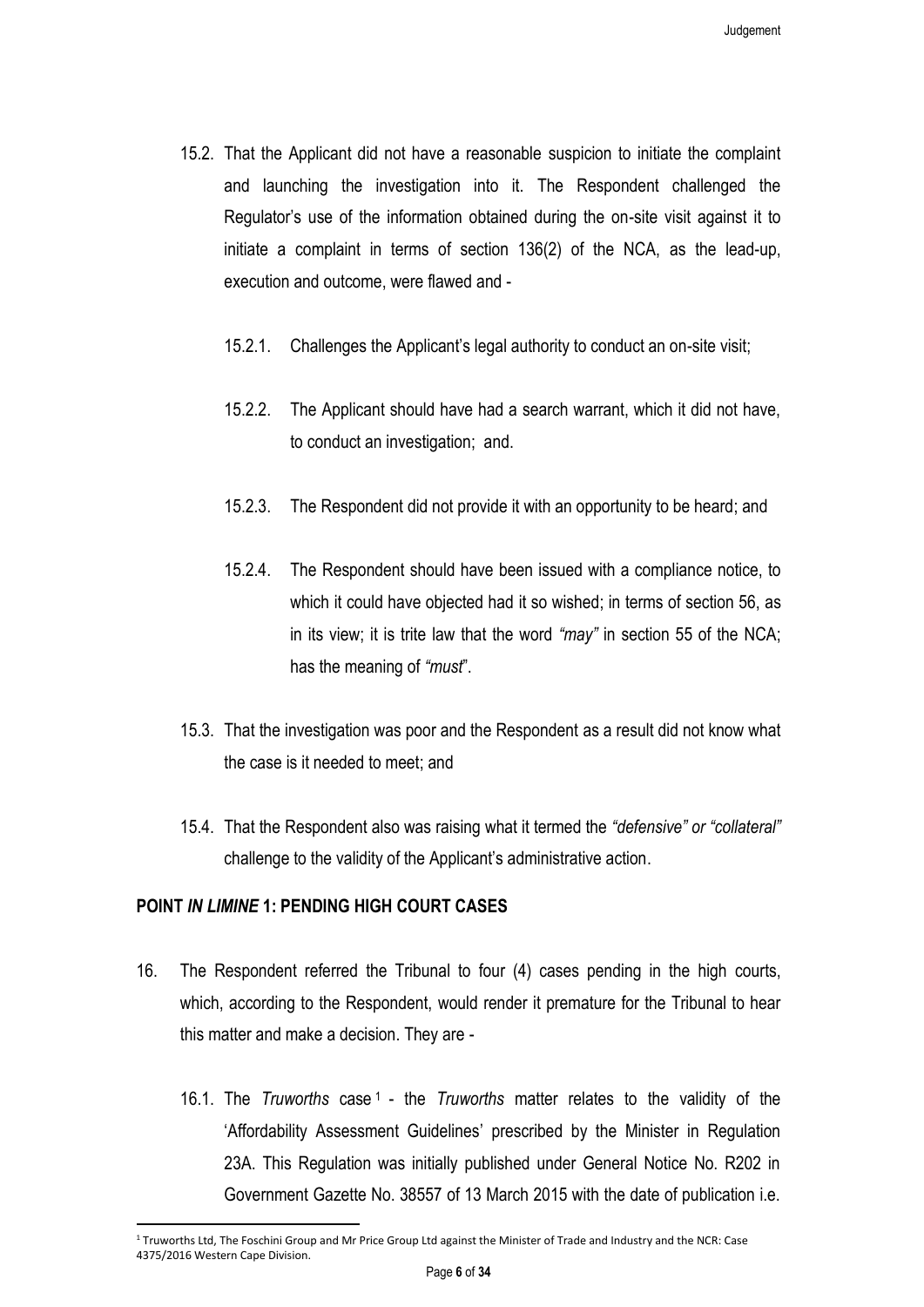13 March 2015 as the effective date. The effective date was suspended for a period of 6 months to commence on 13 September on 2015 as per General Notice No. 756 in Government Gazette No. 39127 on 21 August 2015;

- 16.2. The *Micro Finance SA* case <sup>2</sup> in this case, Micro Finance SA challenged the validity of the 'Review of Limitations on Fees and Interest Rates Regulations', published in Government Gazette 39379, volume 605 on 6 November 2015 as it relates to short-term credit. These Regulations came into effect on 6 May 2016. Louw J of the North Gauteng High Court heard the challenge to the validity of the Regulations in case 16746 on 21 November 2016 and set the Regulations aside as invalid. The Minister appealed the decision. The judgment on the appeal was pending at the date of the hearing. The Respondent conceded that it has not been charged of any contraventions pertaining to the charging of fees and charges in excess of the prescribed amounts as per the NCA;
- 16.3. The *Micro Finance South Africa* case<sup>3</sup> in this regard the Respondent argues that the matter pertains to the definition of the "deferred amount" in the NCA and could impact the matter before the Tribunal. This matter is still to be heard; and
- 16.4. The *Getbucks* case<sup>4</sup> in which *Getbucks* attacks the validity of the entirety of the Regulations to the National Credit Act, 2005 as issued by the Minister on 13 March 2015 as set out in paragraph [16.1](#page-5-0) above. The Respondent contends that the outcome of *Getbucks* is of great importance as the Respondent is charged with contravening the record keeping regulations in terms of Regulation 55(2)(vi) of the National Credit Act.
- 17. The Applicant counters this point *in limine,* contending that there is no legal basis upon which this matter cannot proceed, as there is no litigation in another court over the same cause of action and between the same parties.
	- 17.1. For support of this position, the Applicant referred to the condonation judgment of *Gnome Finance t/a Wise Money vs National Credit Regulator*<sup>5</sup> where the Tribunal ordered that "*The matter before the Tribunal is stayed until the ruling by the North*

<sup>&</sup>lt;sup>2</sup> Micro Finance SA case vs the NCR: Case No. 16746/2016, Gauteng Division: Pretoria

<sup>&</sup>lt;sup>3</sup> Micro Finance South Africa vs the NCR : Case 64646 Gauteng Division, Pretoria.

<sup>4</sup> Getbucks vs the NCR Case 65977 of 2016 / North Gauteng High Court

<sup>5</sup> NCT/78961/2017/140 (1)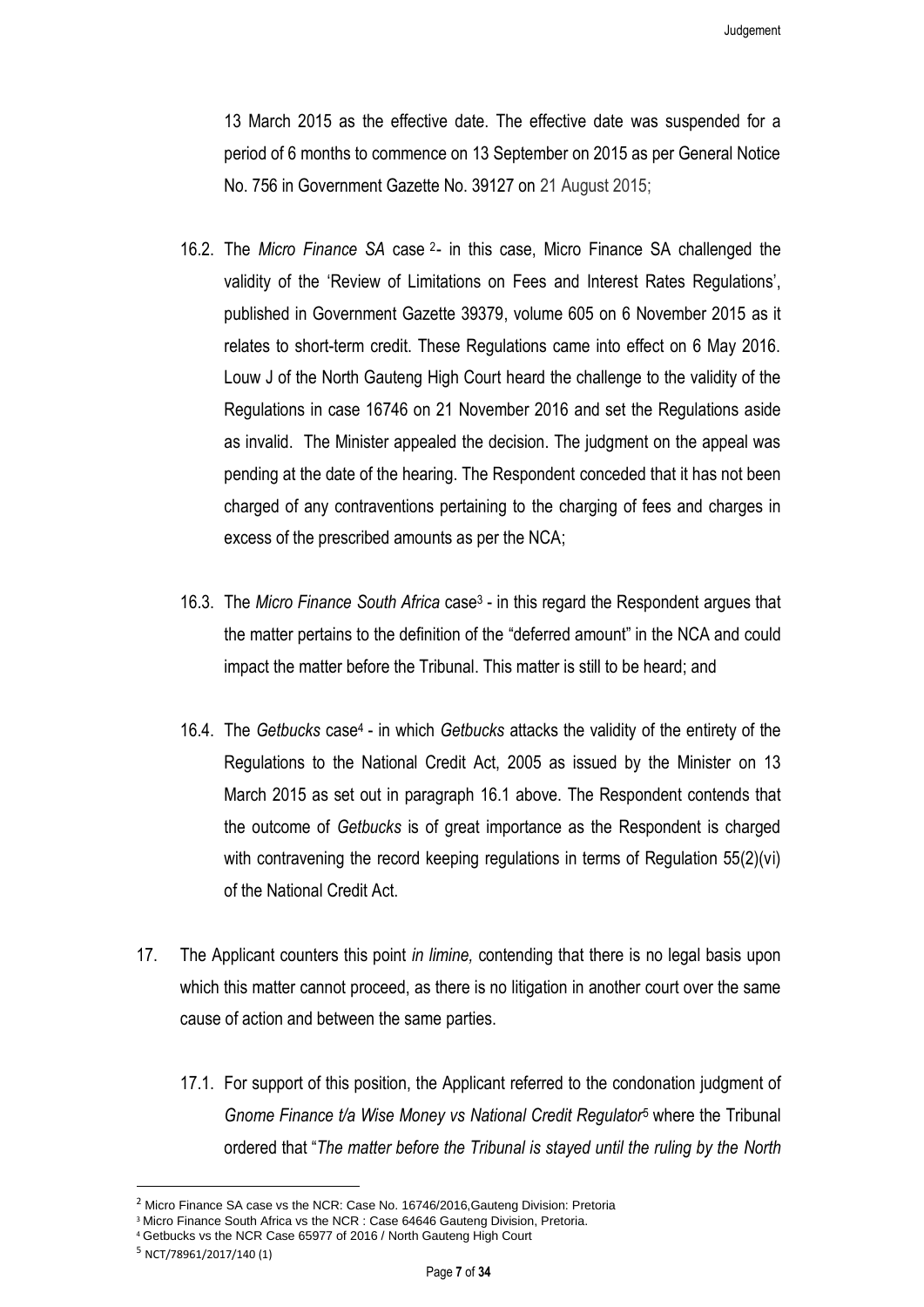*Gauteng High Court on the matter before it which are the same subject matters of the case before the Tribunal and between these same parties*;..."

- 17.2. The Applicant further argues that the High Court cases the Respondent referred to, have no bearing on the current matter as the substantive issues before the High Courts and the Tribunal is not the same.
	- 17.2.1. The case before the Tribunal does not relate to short-term credit, which is the subject matter of the *Micro Finance SA* x 2 cases before the high court;
	- 17.2.2. The Regulations forming the basis for the contraventions alleged against the Respondent, have not been overturned, and are applicable and valid;
	- 17.2.3. That it is apparent from the prayers that the relief sought relates to the failure of the Respondent to conduct proper affordability assessments and the consequential reckless agreements that were entered into as a result of the Respondent's failure to conduct them; and
	- 17.2.4. The reference to *Getbucks*, which relates to Regulation 44, is without a legal basis or authority and is therefore void.
- 18. The Applicant further argued that it will not be in a position to regulate certain sections of the NCA and / or Regulations merely as a result of same being challenged in the courts.
- 19. The Applicant lastly contended that the Respondent will not be prejudiced should the hearing proceed.
- 20. The Tribunal has considered the parties' arguments above and discusses its views and findings below.
- 21. The Tribunal's assessment of the relevance of the matters before the High Courts, raised by the parties, is that -
	- 21.1. With regard to the *Truworths* case -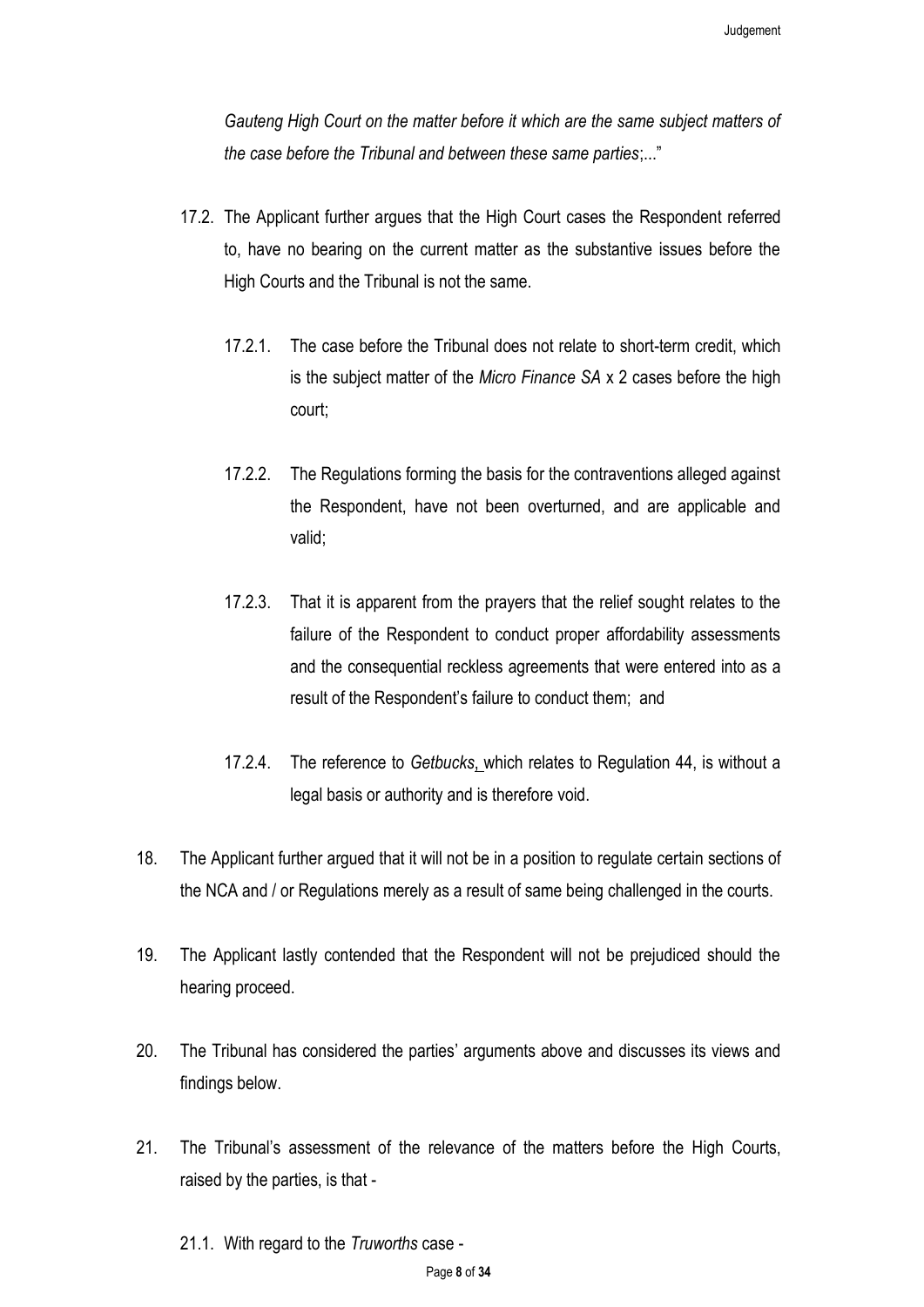- It is common cause between the parties that the on-site visit was conducted a day after Regulation 23A came into operation and that the credit agreements considered related to credit extended before the effective date of Regulation 23A; and that the investigation date was after Regulation 23A came into operation and that the sample files related to credit extended after the effective date of regulation 23A;
- The Applicant's case is that the Respondent grants credit without any affordability assessments as required by the Act in contravention of sections 81(2)(a), 81(3) and section 80(1)(a) of the Act; and
- The Applicant mentions Regulation 23A in paragraph 21.1 of its founding affidavit but seemingly places no reliance on it. It does not, as in the founding affidavit in respect of the alleged contraventions of the stated sections of the NCA, set out in any detail any requirements of Regulation 23A the Respondent allegedly breached.
- 21.2. With regard to the *Micro Finance of South Africa* Cases there are no allegations or contraventions alleged by the Applicant in regard to the issues that form the subject matters of those cases in the High Court matters, before the Tribunal. The Respondent's concern about averments the Applicant may make in that regard during the hearing is wholly without substance and merit. The Tribunal process does not allow for parties to simply introduce new causes of action at the hearing of a matter through averments from the bar; and
- 21.3. With regard to the *Getbucks* matter where the Regulations have been challenged in their entirety, the same situation pertains where the Regulator relies on contraventions of the substantive statutory provisions.
- 22. To the extent that any of the matters before the High Courts relate to challenges of subsidiary provisions, an argument that therefore allegations of contraventions of primary provisions cannot be entertained, cannot be correct and sustained.
- Page **9** of **34** 23. Albeit the view of the Tribunal is that the Applicant seemingly does not rely on Regulation 23A in its case against the Respondent, by the time the investigation was conducted in May 2016, regulation 23A, that came into effect on 13 September 2015,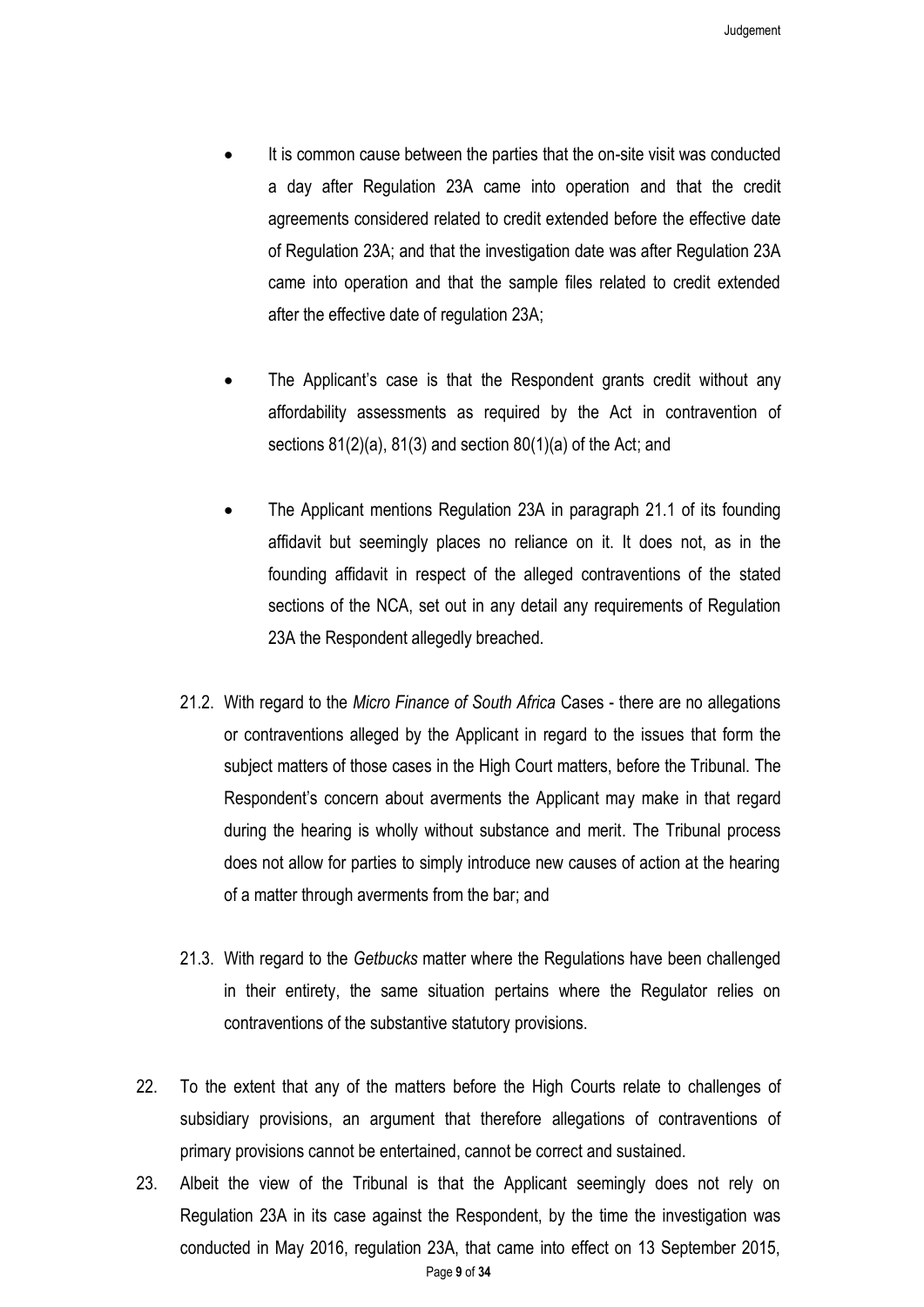Judgement

was applicable to the credit agreements the Respondent entered into with consumers between January 2016 to May 2016, that were assessed and reviewed by the Applicant. Regulation 23A, although challenged, was at that date still applicable and valid. In Nourse V Van Heerden<sup>6</sup> the honourable judge stated that 7 - "Existing legislation *remained in force until repealed or declared unconstitutional. The trial started before the repeal of the Abortion Act and in terms of Section 12(2) of the Interpretation Act, the trial had to be completed as if the Abortion Act had not been repealed"*. The Tribunal therefore has jurisdiction to hear this matter and there is nothing in law that prevents it from proceeding to hear it.

- 24. The Tribunal agrees with the Applicant that it would result in an untenable situation, in a regulated environment, if the Applicant could not enforce regulations merely because of challenges to the laws and regulations in the courts. That could, in the view of the Tribunal, result in a situation where parties wishing to escape regulation, can simply either launch challenges in the High Court against the regulation or align them to challenges others have launched in the high courts.
- 25. The Applicant should be able to continue with enforcing legislation until it is set aside or declared unconstitutional by a court.
- 26. The Respondent has in effect raised the defence of *lis alibi pendens* as it contends that the outcome of those matters will impact the decision of the Tribunal in this matter.
- 27. It is trite law that<sup>8</sup> in order to be successful in a plea of *lis alibi pendens*, four requirements have to be complied with, namely:
	- (a) Pending litigation;
	- (b) Between the same parties or their privies;
	- (c) Based on the same cause of action; and
	- (d) In respect of the same subject matter.
- 28. This principle is succinctly dealt with in *Nestlè (South Africa) Pty Ltd v Mars Inc.<sup>9</sup> ,* where Nugent AJA said:

<sup>&</sup>lt;sup>6</sup> 1999 (2) SACR 198 (W)

<sup>7</sup> Botha C, "Statutory Interpretation an introduction for Students", Fifth Edition, 2012, Juta

<sup>8</sup> Eravin Construction CC v Twin Oaks Estate Development (Pty) Ltd (1573/10) [2012] ZANWHC 27 (29 June 2012) 9 2001(4) SA 542 (SCA) PARA 17.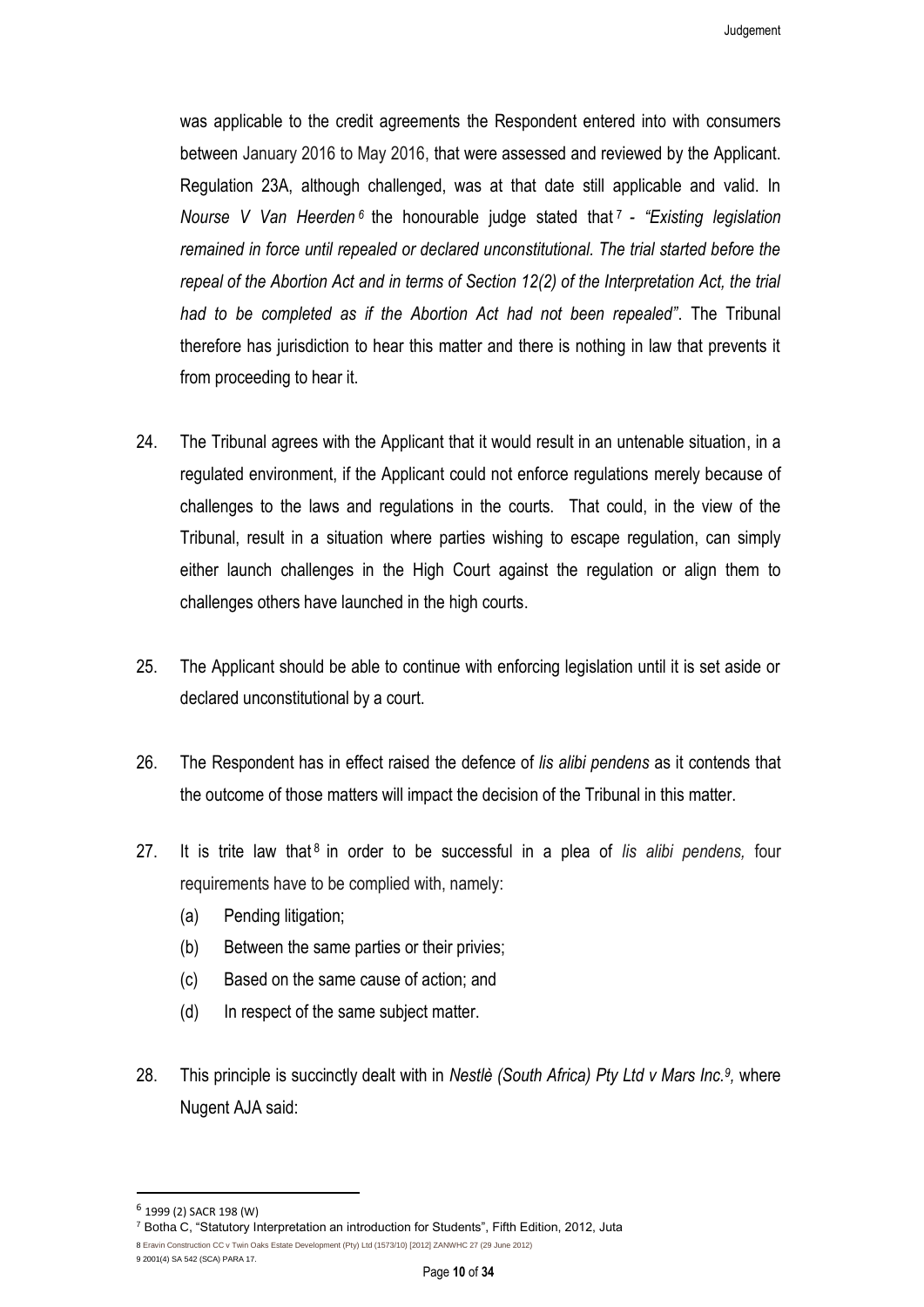*"There is room for the application of that principle only where the same dispute, between the same parties, is sought to be placed before the same tribunal (or two tribunals with equal competence to end the dispute authoritatively). In the*  absence of any of those elements there is no potential for a duplication of *actions."*

- 29. The Tribunal therefore agrees with the argument of the Applicant that the pending High Court matters are not a bar to the Tribunal proceeding with this matter.
- 30. Furthermore, the Tribunal is required in terms of Section 142 (1)(b) of the Act, to conduct its hearings as expeditiously as possible.
- 31. In *Shosholoza Finance CC v National Credit Regulator;* **10** ,Counsel for Shosholoza argued that the main application ought to be postponed as requested in the Notice of Motion; because the proceedings in the TPD would have a material bearing on the outcome of the main application. He had argued that the outcome of the proceedings in the High Court could possibly dispense with the need for the matter proceeding in the Tribunal. In deciding that application for postponement the; Tribunal said in paragraph 12 thereof "*… our courts have held that a court or a Tribunal should not easily divest itself of jurisdiction. Courts do not act on abstract ideas of justice and equity but must act on principle.<sup>8</sup> ["](http://www.saflii.org/za/cases/ZANCT/2008/4.html#sdfootnote8sym)*
- 32. It is worth noting here that these cases in the high courts are at different stages in the litigation process and it is uncertain when or if they will run their course; to a final determination. It is also uncretain whether or not they will run their full gambit of appeals up to the constitutional court of South Africa. These uncertainties obviously impact how quickly the Tribunal can adjudicate on the issues between the parties.

#### **POINT** *IN LIMINE* **2: REASONABLE SUSPICION**

- 33. The Respondent raises this point *in limine* on the basis that the Applicant cannot rely on the information it obtained during the on-site visit to initiate a complaint in terms of section 136(2) against it, due to alleged irregularities in the lead-up, execution and outcomes of the on-site visit.
- 34. The Tribunal will deal with these alleged irregularities as separate and distinct discussions after dealing with the primary aspects relating to reasonable suspicion.

10 (NCT/09/2008/57(1)(P)) [2008] ZANCT 4 (6 October 2008)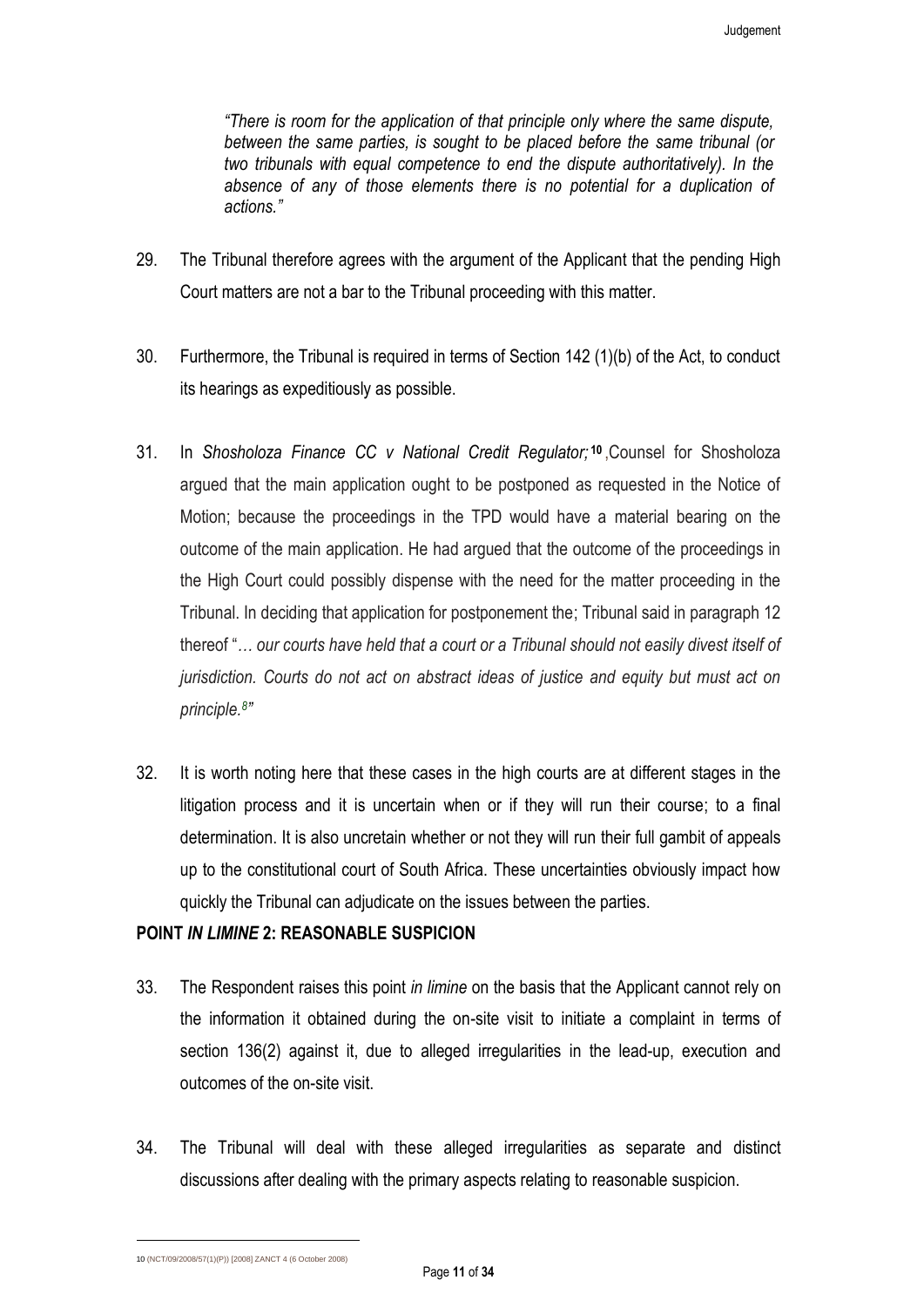- 35. The Respondent relied on the *Woodlands* judgment and the *NCR v Capitec* judgment in arguing that the routine visit was merely a fishing expedition, which was a disguised inspection in order for the Applicant to initiate a complaint in terms of Section 136(2), and that there was no reasonable suspicion. Therefore the investigation was not justified and the complaint initiated in terms of Section 136(2) is unlawful and invalid.
- 36. The Applicant argues that it did have a reasonable suspicion to initiate a complaint in its own name and relies on the *Woodlands Dairy (Pty) Ltd and Another v Competition Commission<sup>11</sup>* judgment in order to support its argument.

*"A complaint has to be 'initiated'. The commissioner has exclusive jurisdiction to initiate a complaint under s 49B(1). The question then arises whether there are any jurisdictional requirements for the initiation of a complaint by the commissioner. I would have thought, as a matter of principle, that the commissioner must at the very least have been in possession of information 'concerning an alleged practice' which, objectively speaking, could give rise to a reasonable suspicion of the existence of a prohibited practice. Without such information there could not be a rational exercise of the power. This is consonant with the provisions of s 49B(2)(a) which permit anyone to provide the commission*  with information concerning a prohibited practice without submitting a formal *complaint".*

*"The CAC did not take into account that the initiation must at least have a jurisdictional ground by being based on a reasonable suspicion. The initiation and subsequent investigation must relate to the information available or the complaint filed by a complainant."*

- 37. The Applicant therefore submits that it had sufficient grounds to believe that prohibited conduct had taken place. Following the compliance visit and the information that was obtained, the Applicant is expected to take further steps against the Respondent.
- 38. The Applicant initiated a complaint by way of a memorandum wherein it identified that the Respondent, during the compliance visit was conducting business in non-compliance with the Act which; was severe in nature; and warranted a formal investigation; which if found to be true; would refer same to the Tribunal.
- 39. The Applicant argues that it cannot be the contention that the Applicant embarked on a fishing expedition. The Applicant referred to the *NCR v Capitec*<sup>12</sup> matter; and argued that; the facts in this matter are different; in that the investigation initiated; was not a wide reaching investigation into the affairs of the Respondent. The Applicant based this

 $\overline{\phantom{a}}$ <sup>11</sup> (2010 (6) SA 108 (SCA); [2011] 3 All SA 192 (SCA)) [2010] ZASCA 104; 105/2010 (13 September 2010)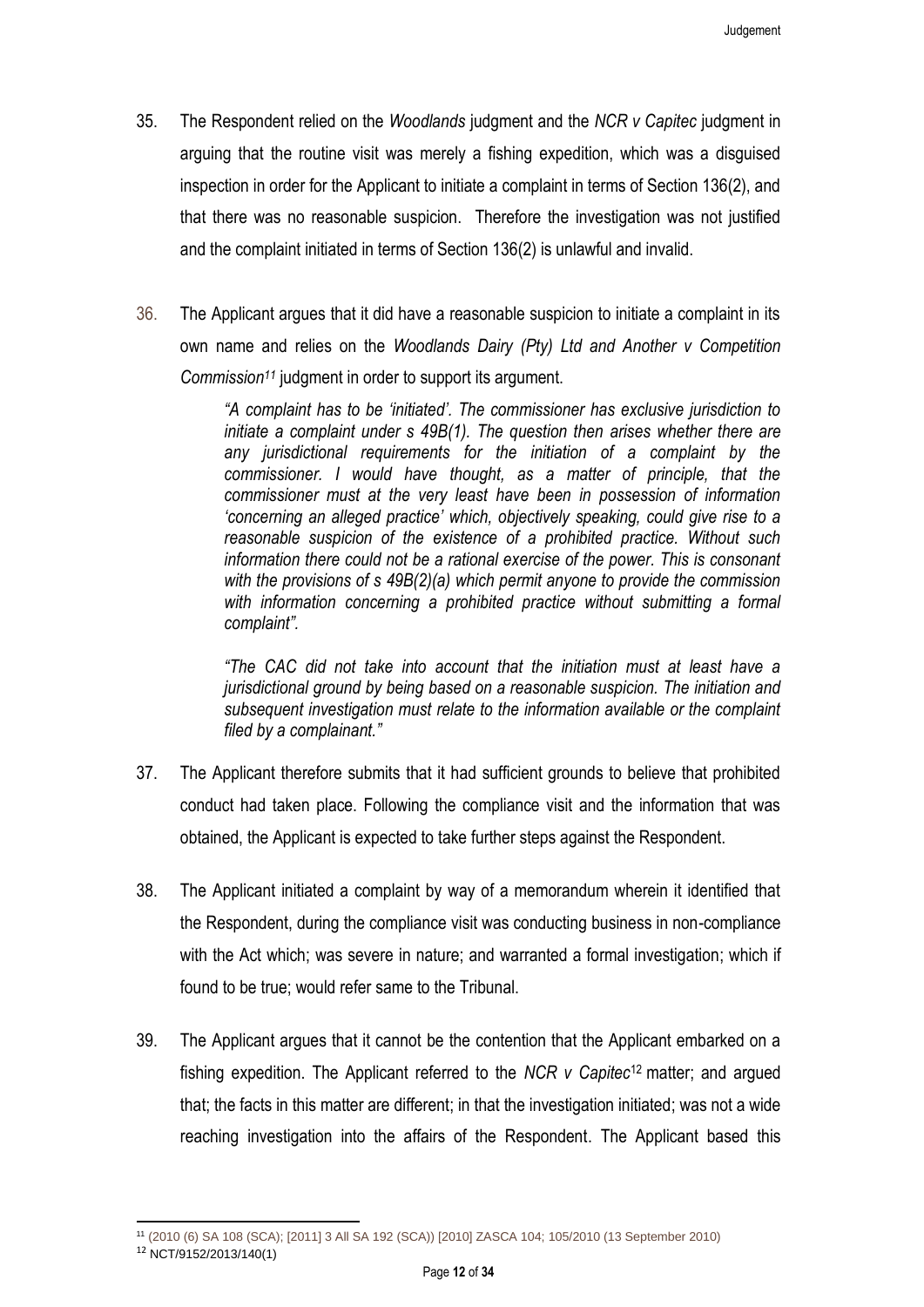argument on the assertion that the memorandum clearly sets out the contraventions that were identified.

40. The Applicant submitted that its process was in line with the *Competition Commission v Yara<sup>13</sup>* judgment regarding the process of initiating a complaint. The court held:

> *"Taken literally 'initiating a complaint' appears to be an awkward concept. The Commission does not really 'initiate' or start a complaint. What it does is to start a process by directing an investigation, which process may lead to the referral of that complaint to the Tribunal. And it can clearly do so on the basis of information submitted by an informant, like Mrs Malherbe in the Glaxo case; or because of what it gathers from media reports; or because of what it discovers during the course of an investigation into a different complaint and/or against a different respondent. Since no formalities are required, s 49B(1) seems to demand no more than a decision by the Commission to open a case. That decision can be informal. It can also be tacit. In argument, counsel for Omnia informed us that, in practice, the initiation usually takes the form of a memorandum. I have no doubt that for the sake of good order and certainty, that would be so. But it is not a requirement of the Act."*

- 41. In conclusion the Applicant submits that it initiated a valid investigation, in the light of Section 136(2), Section 50(2) and Section 15(c) of the Act and that the information obtained during the compliance visit led to a reasonable suspicion being formed.
- 42. It is apparent to the Tribunal, from the submissions made by the parties and with reference to paragraphs [9.1,](#page-2-0) [9.2](#page-2-1) and [9.3](#page-2-2) above, that an on-site visit was conducted where certain contraventions of the NCA were identified
- 43. The Regulator, based on a memorandum, which in turn is based on the on-site monitoring report, initiated a complaint. That on-site monitoring report set out objective information of the findings of the Regulator's compliance officers.
- 44. On 20 May 2016 an investigation was conducted. During the investigation the investigators identified contraventions of the NCA. These are detailed in paragraphs [9.8](#page-3-0) above.
- 45. From the dicta in the *Woodlands* judgment and the *Capitec* matter, it is very clear that objectively speaking there needs to be a reasonable suspicion before the Applicant can initiate a complaint.

 $\overline{\phantom{a}}$ 

Page **13** of **34**

<sup>13</sup> Competition Commission v Yara (South Africa ) (Pty) Ltd and Others (784/12) [2013] ZASCA 107; [2013] 4 All SA 302 (SCA); 2013 (6) SA 404 (SCA) (13 September 2013) Par 21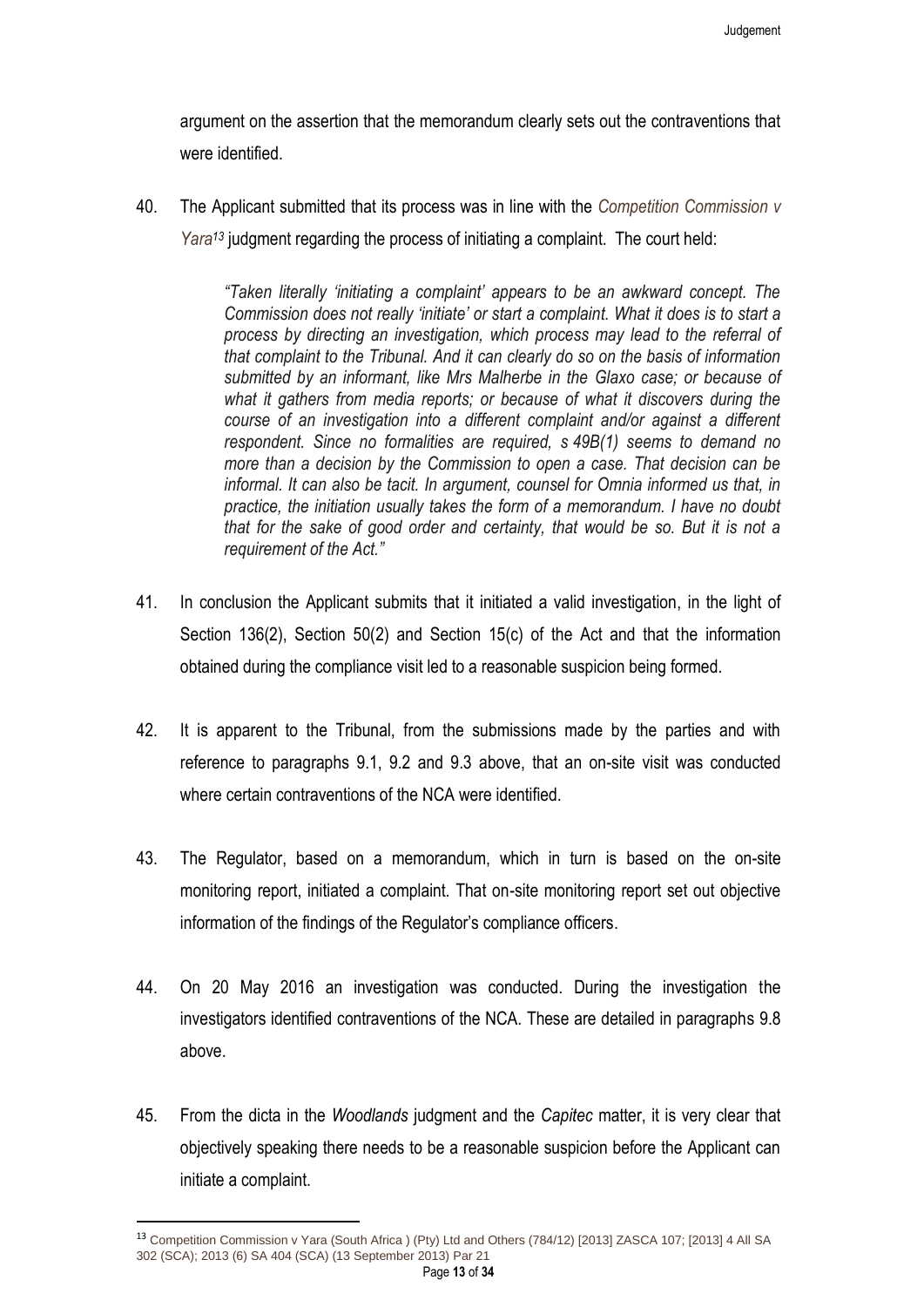- 46. According to the *Woodlands* <sup>14</sup> judgment the Competition Commission must have been in possession of some information (own emphasis) concerning an alleged practice and this information could give rise to a reasonable suspicion.
- 47. In *Yara<sup>15</sup>* it was held that -

*"A vital consideration in evaluating the cogency of the CAC's equation of the two complaint forms, is that with regard to formalities, the legislature draws a clear distinction between a complaint initiated by the Commission (in terms of s 49B(1)) and a complaint submitted by a private person (in terms of s 49B(2)(b)). While the latter has to be in the 'prescribed form', no formalities are prescribed for the former. Taken literally 'initiating a complaint' appears to be an awkward concept. The Commission does not really 'initiate' or start a complaint. What it does is to start a process by directing an investigation, which process may lead to the referral of that complaint to the Tribunal. And it can clearly do so on the basis of information submitted by an informant, like Mrs Malherbe in the Glaxo case; or because of what it gathers from media reports; or because of what it discovers during the course of an investigation into a different complaint and/or against a different respondent.(Emphasis added).***"**

48. We will now discuss the bases upon which the Respondent challenges the Applicant's use of the information obtained during the on-site visit.

## **A: LEGAL BASIS FOR CONDUCTING AN ON-SITE VISIT**

- 49. The Respondent submits that the Applicant has not established the legal authority under which it conducted the on-site visit.
- 50. The Applicant submits that it is specifically mandated in terms of Section 15(c) to monitor the consumer credit market and industry to ensure that prohibited conduct is prevented or detected and prosecuted; and that it is further mandated to investigate and ensure that national and provincial registrants comply with the Act and their respective registrations.
- 51. The Applicant also referred the Tribunal to the *Xanadu <sup>16</sup>* matter where a similar procedure was followed and where the Tribunal held that:

 $\overline{a}$ 

Page **14** of **34**

<sup>14</sup> Par 13

<sup>15</sup> Par 21

<sup>16</sup> NCR v Xanadu Properties 117 cc t/a Cash in a Flash – NCT/21924/2015/57(1)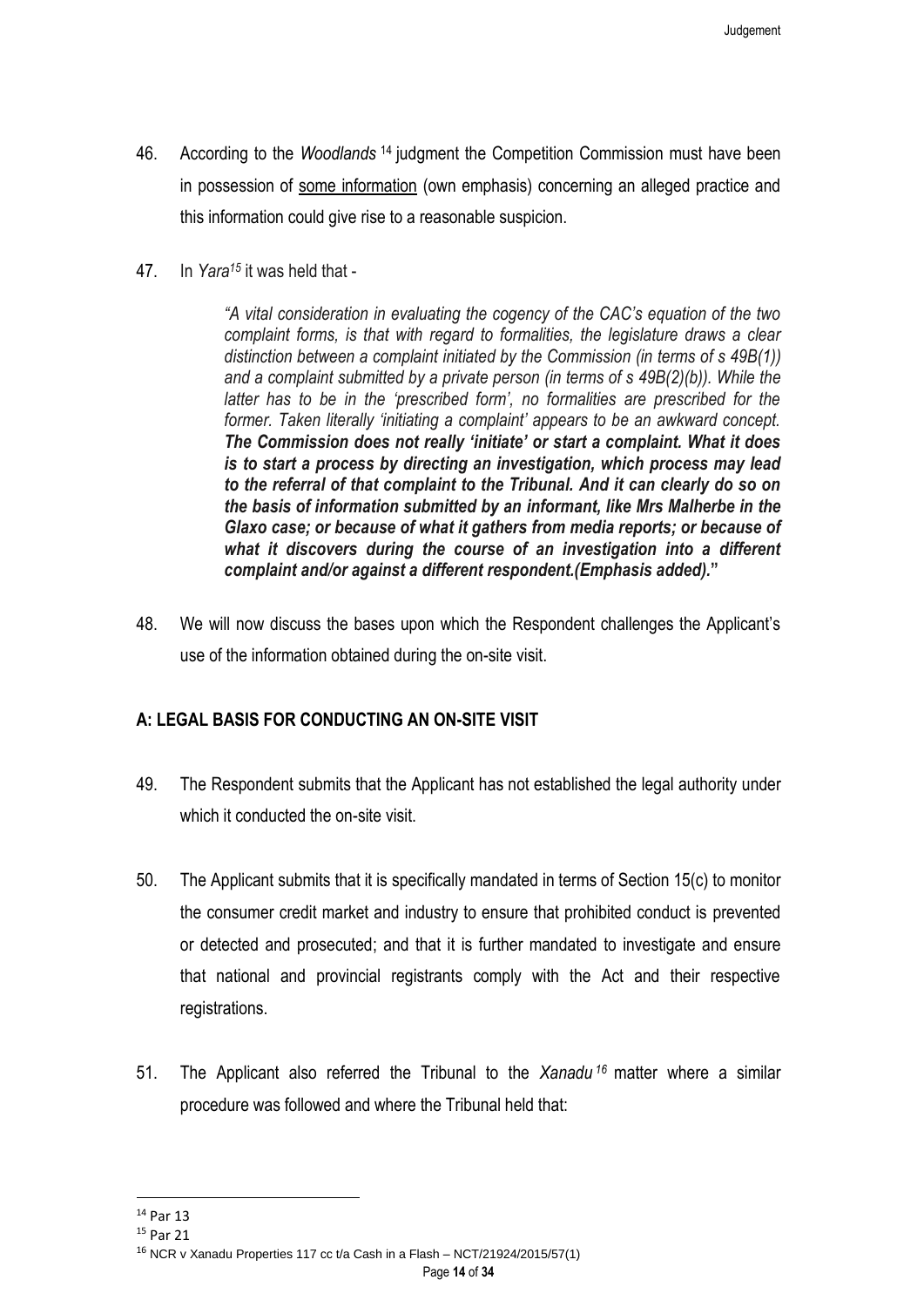*" the Applicant monitored the business of the Respondent and observed that the Respondent was engaging in credit granting practices that were suspected to be in contravention of the Act….*

*…..the Applicant then conducted an investigation into the Respondent's business. The Applicant uncovered practices that were in contravention of the Act.."*

- 52. Having regard to Section 15 (c) and the *Xanadu* judgment, the Applicant submits that a valid investigation was conducted.
- 53. The Applicant further submitted that
	- 53.1. The Respondent's conditions of registration, empowers the Applicant to assess and monitor Respondent's compliance with the Act, relevant Regulations and conditions of registration;
	- 53.2. Section 50(2) places an obligation on a Registrant to permit the National Credit Regulator or any person authorized by the National Credit Regulator to enter any premises, during normal business hours, at or from which the Registrant conducts the registered activities and to conduct reasonable inquiries for compliance purposes, including any act contemplated in Section 154(1) (d) to (h); and
	- 53.3. The Applicant therefore, rightfully conducted an on-site compliance visit of the business practices of the Respondent on 14 September 2015. It is the submission of the Applicant that the on-site visit was not an investigation and was purely to establish the compliance status of the Respondent.
- 54. The Tribunal noted the submissions of the parties in this regard specifically with regard to the provisions of the NCA and registrants' conditions of registration.
- 55. The Applicant rightfully contends, in the view of the Tribunal, that in terms of Section 15 of the Act, it "must" monitor the credit industry. It is a peremptory requirement in terms of the Act and one of the enforcement functions conferred on the Applicant by the Act.
- 56. The legislature did not end with simply mandating the Applicant. It went further and prescribed the means by which the Regulator executes the mandate. These are the provisions that are contained, amongst others, in section 50(2) and section 154(1)(d) to (h).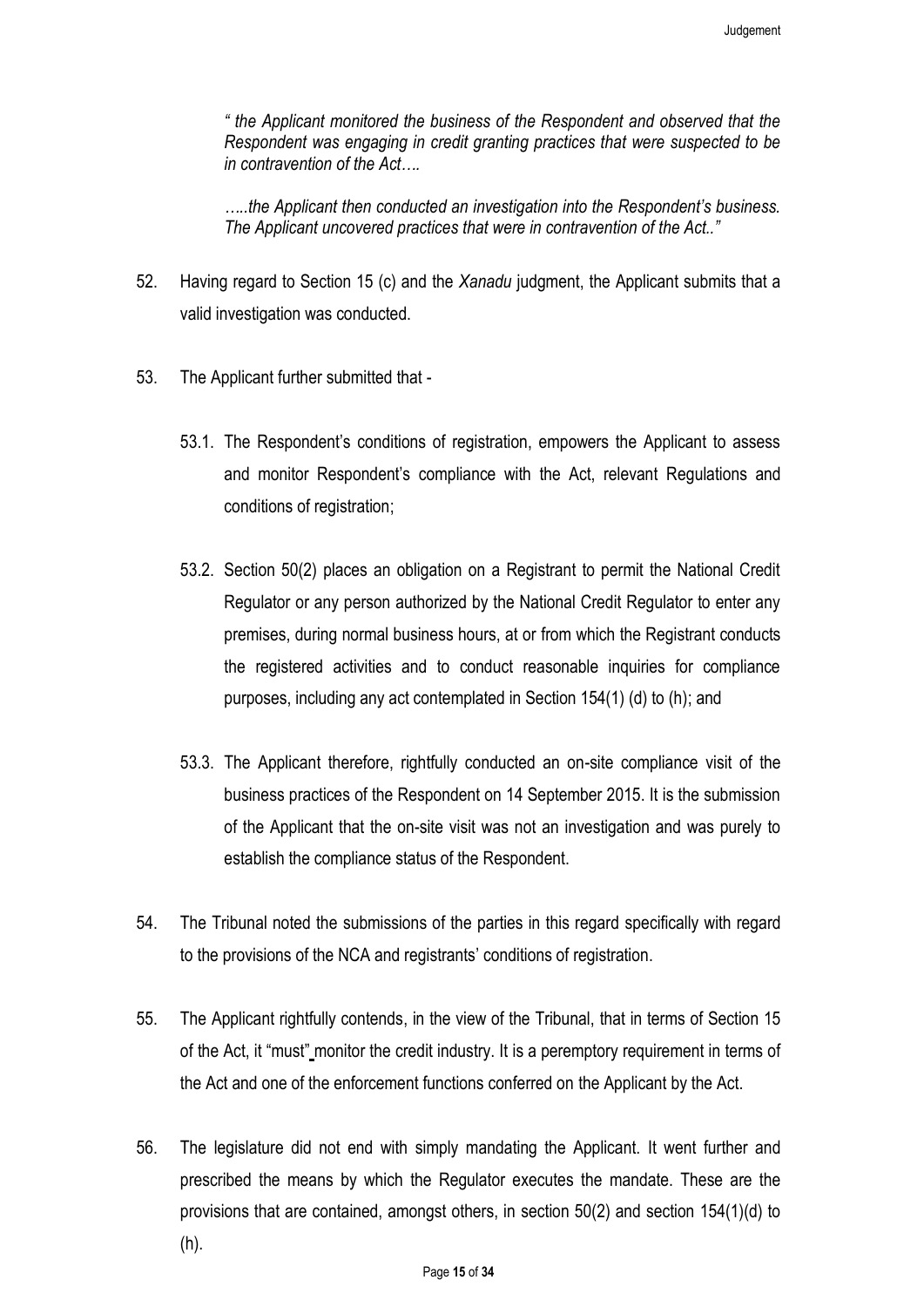57. Section 50(2)(a) falls under the heading of *"Authority and standard conditions of registration"* and permits the -

> *"... National Credit Regulator or any person authorised by the National Credit Regulator to enter any premises at or from which the registrant conducts the registered activities during normal business hours, and to conduct reasonable inquiries for compliance purposes, including any act contemplated in section 154 (1) (d) to (h);"*

- 58. The provisions under Section 154 (1)(d) to (h) are under the heading "Powers to enter and search". It appears to the Tribunal that this provision appears specifically under the "conditions of registration" of a registrant to make it easier for the Regulator to perform its enforcement functions, without requiring a search warrant.
- 59. The Tribunal finds that Section 15(c) of the NCA empowers the Applicant to conduct a monitoring exercise. Section 50(2)(a) embeds that obligation in a pragmatic way and then also links in the tools at the Regulator's disposal to exercise its mandate.

### **B: SEARCH WARRANT**

- 60. The Respondent submitted that the investigation is invalid due to the Applicant conducting the investigation without a search warrant.
- 61. The Applicant argued that a search warrant was not required at the time of the compliance visit or the investigation.
- 62. The Applicant referred to the Tribunal to the *Eminem Cash Loans Upington*<sup>17</sup> matter where the Tribunal found that when the Applicant uses the provisions of Section 50(2)(b), it has most of the powers normally reserved for a person who has a search warrant. The main difference was that the Applicant may not search the premises or any person on the premises without a search warrant.
- 63. The Applicant submits that neither the premises nor any persons were searched. Neither were articles seized, and nor was the Respondent deprived of lawful possession of articles.

 $\overline{a}$ 

<sup>17</sup> NCT/23179/2015/57(1)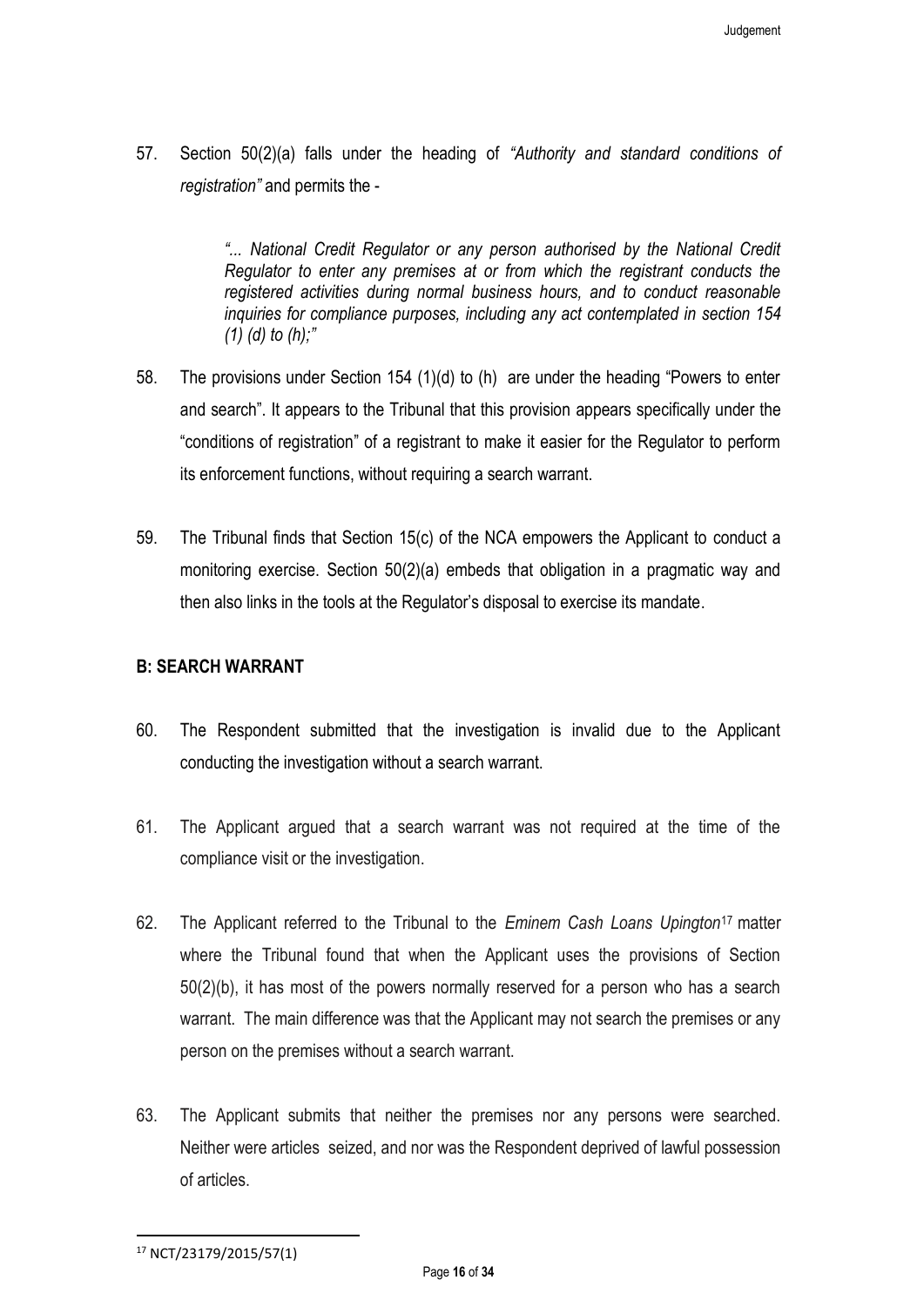- 64. The Applicant argued that on the Respondent's own version in paragraph 33 of the Applicant's Answering Affidavit, copies of the selected files were provided to the inspectors. The investigation therefore did not constitute a search and seizure and therefore a search warrant was not required.
- 65. In considering the parties' submissions the Tribunal noted that
	- 65.1. It is common cause that the Respondent co-operated with the investigators during the investigation conducted in May 2016;
	- 65.2. The Respondent has not made any assertions that the premises were searched or that persons were searched or provided any evidence in that regard;
	- 65.3. The main contention of the Respondent is that the Applicant should have had a search warrant to conduct the investigation;
	- 65.4. The plain reading of Section 50(2)(a) as well as Section 154 (d) to (h) is that the Applicant has wide powers to during its enforcement of the legislation. These powers allow the Applicant to make copies of documents, request information, use the computer equipment on the premises and these functions can be performed without a search warrant. This is exactly what happened in this matter;
	- 65.5. The Applicant requested consumer files and received copies of the information; and.
	- 65.6. The Applicant did not search the premises, or any person, nor did it seize any information.
- 66. The Tribunal therefore finds that there was no requirement for the Applicant to obtain a search warrant in this particular matter. The Applicant performed its functions as empowered to under the provisions of Section 50(2) (b) and Sections 154 (d) to (h). The investigation was therefore not unlawful.

#### **C: RIGHT TO BE HEARD**

67. The Respondent submits that the Applicant have not adhered to the *audi alteram partem* principles up to the point where the unresolved issues have been referred to the Tribunal.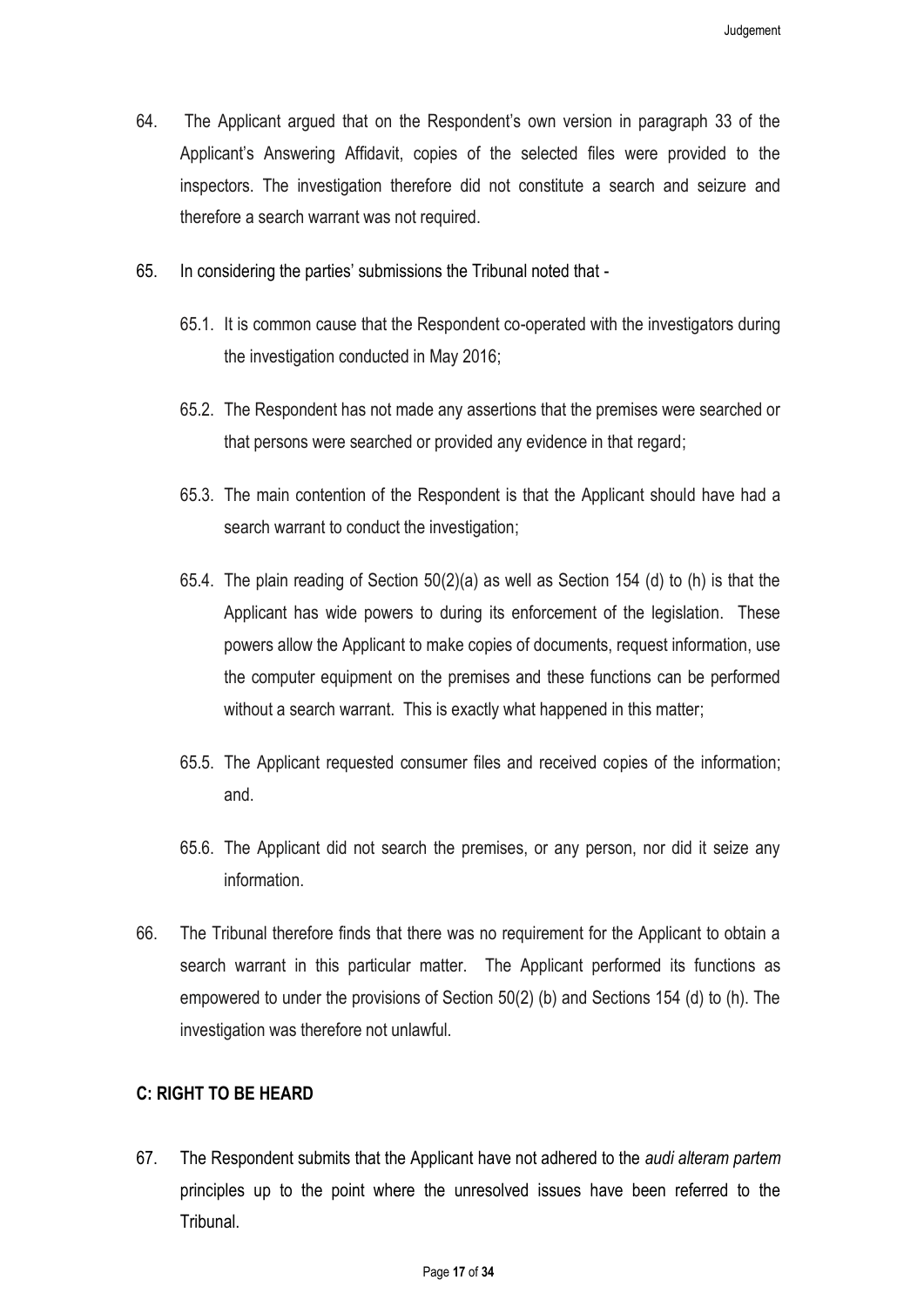- 68. The Respondent faults the Applicant for not interacting with the Respondent after the compliance visit and for not addressing the Respondent's explanations for its noncompliance and testing then against the reasonable explanations provided by the Respondent, that could have averted the referral to the Tribunal.
- 69. The Respondent argued that the Applicant should have adhered to the *audi alteram partem* up to the point where the unresolved issues have been referred to the Tribunal.
- 70. The Respondents version is that the Applicant was more interested in referring the matter to the Tribunal, than ensuring the proper regulation of the industry, fairness and objectives and adhering to the principles of administrative justice. The Respondent substantiated this point by referring the Tribunal to the decision in the *NCR v Capitec* case where the judge stated -

*"[the] NCR exercises a discretion requiring the balancing of rights and responsibilities of credit providers as all as consumers. Within this framework the NCR is required, as far as possible to achieve the correction of non-compliance*  with the provisions of the NCA by credit providers, impartially, while at the same *time observing audi alterum partem up to the stage that the unresolved issues inevitably are to be referred to the tribunal. A unilateral fault finding mission with the sole purpose of securing a hearing by the tribunal, as has happened in this case, is at odds with Constitutional values and principles and is therefore to be deprecated. I have no doubt that had the perceived transgressions by Capitec, that were discovered in Gobodo's investigation, been addressed by mutual cooperation and in the spirit of bettering the interest of the credit consumer industry as a whole, ... a hearing before the tribunal could have been averted."*

71. The Respondent also referred the Tribunal to Paragraph 20 of the *Woodlands Dairy (Pty) Ltd and Another v Competition Commission* judgment<sup>18</sup> where the Court held -

> *"[For] purposes of a fishing expedition without having initiated a valid complaint based on a reasonable suspicion. It would otherwise mean that the exercise of power would be unrestricted because there is no prior judicial scrutiny as in the case with a search warrant."*

72. From the above authority the Respondent's argument was that the Applicant's farreaching powers may not be abused.

l

**<sup>18</sup>** (2010 (6) SA 108 (SCA); [2011] 3 All SA 192 (SCA)) [2010] ZASCA 104; 105/2010 (13 September 2010)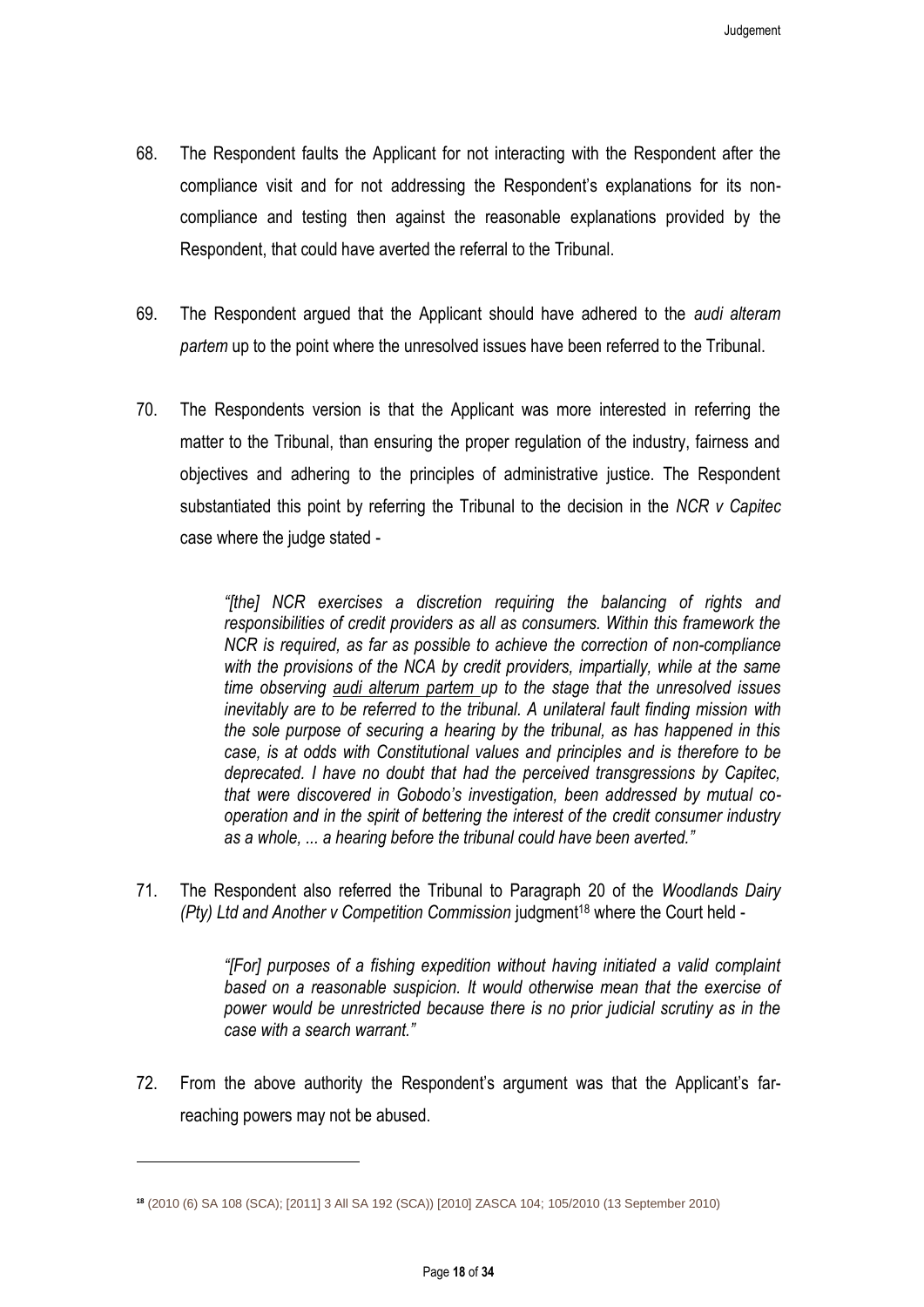- 73. The argument put forward by the Applicant is that the Tribunal will adjudicate on the facts before it and the Respondent will be afforded the opportunity to have its side of the case heard. The Applicant further avers that it has brought the contraventions to the notice of the Respondent and the Respondent has had ample opportunity to respond to the allegations.
- 74. The Tribunal considered the submissions of the parties in the above regard and discusses its views and the bases therefore below.
- 75. In *Yara<sup>19</sup>* the Court held that -

*"The Commission is not even required to give notice of the complaint and of its investigation to the suspect. Least of all is the Commission required to engage with the suspect on the question whether its suspicions are justified. The principles of administrative justice are observed in the referral and the hearing before the Tribunal. That is when the suspect firm becomes entitled to put its side of the case."*

- 76. The principle in *Yara* is that the Applicant is not required to engage with the Respondent and allow the Respondent to make representations.
- 77. The Tribunal therefore agrees with the Applicant that the Respondent is provided with the opportunity to be heard at the Tribunal hearing and to put its case to the Tribunal.

## **D: COMPLIANCE NOTICE**

78. Section 55(1) of the NCA deals with the issuing of compliance notices. It provides that -

*"Subject to subsection (2), the National Credit Regulator may issue a compliance notice in the prescribed form to—*

- *(a) a person or association of persons whom the National Credit Regulator on reasonable grounds believes—*
	- *(i) has failed to comply with a provision of this Act; or*
	- *(ii) is engaging in an activity in a manner that is inconsistent with this Act; or*
- *(b) a registrant whom the National Credit Regulator believes has failed to comply with a condition of its registration."* (Emphasis added)
- 79. The Respondent initially submitted in its answering affidavit that the word 'may' in section 55(2) of the NCA means 'must'.

 $\overline{a}$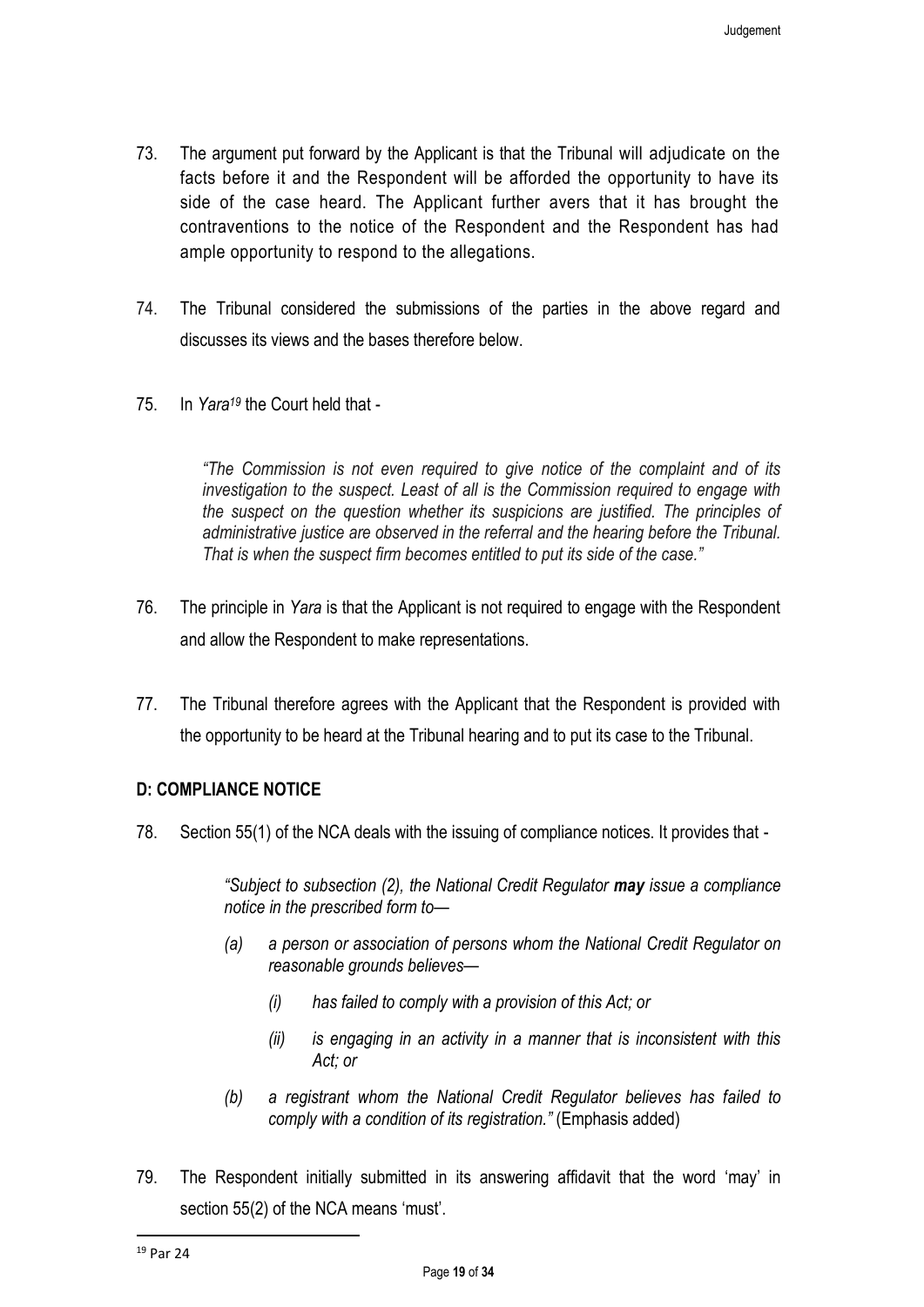- 80. At the hearing the Respondent argued that while Section 55 states that the Applicant 'may' issue a compliance notice to a person believed to be engaging in activities inconsistent with the Act, the Respondent had a reasonable expectation to expect some communication, a report or a compliance notice.
- 81. The Respondent argued that the Applicant cannot have an unfettered discretion to issue a compliance notice and that it must issue a compliance notice within a legal framework and that administrative action.
- 82. The Applicant submits that the nature of the contraventions that were identified during the on-site compliance visit, were of such a serious nature that it initiated a complaint in its own name to formally investigate the contraventions.
- 83. The Applicant argued that there is no provision in the Act that obliges the Applicant to issue a compliance notice upon becoming aware of any breaches of the Act.
- 84. The Applicant referred the Tribunal to the *SA Taxi Securitisation (Pty) Ltd vs. The National Credit Regulator*<sup>20</sup> matter where it held that a compliance notice is intended for situations where the alleged non-compliance is of a less serious and less complex nature.
- 85. The Applicant further referred the Tribunal to the *NCR vs. A-Z Microloans<sup>21</sup>* matter where the Tribunal held that the issuing of a compliance notice is discretionary. The judgment went on to state that even if a compliance notice was issued, a hearing into the compliance notice, where the party it was issued against objects to it, allows for the *audi alterum partem* rule to be applied. Therefore the Respondent's interpretation of the word "may" in section 55(1) of the Act to mean "must" is erroneous.
- 86. The Tribunal considered the parties' submission and the text of the provisions referred to.
- 87. It is very clear to the Tribunal applying the ordinary meaning of the word 'that section 55(1) provides the Applicant with the discretion to decide whether to issue a compliance notices or not.

 $\overline{a}$ 

<sup>20</sup> NCT/31877/2015/56(1)

**<sup>21</sup>** National Credit Regulator v A-Z Micro Loans CC (NCT/78949/2017/57(1)) [2017] ZANCT 113 (29 September 2017)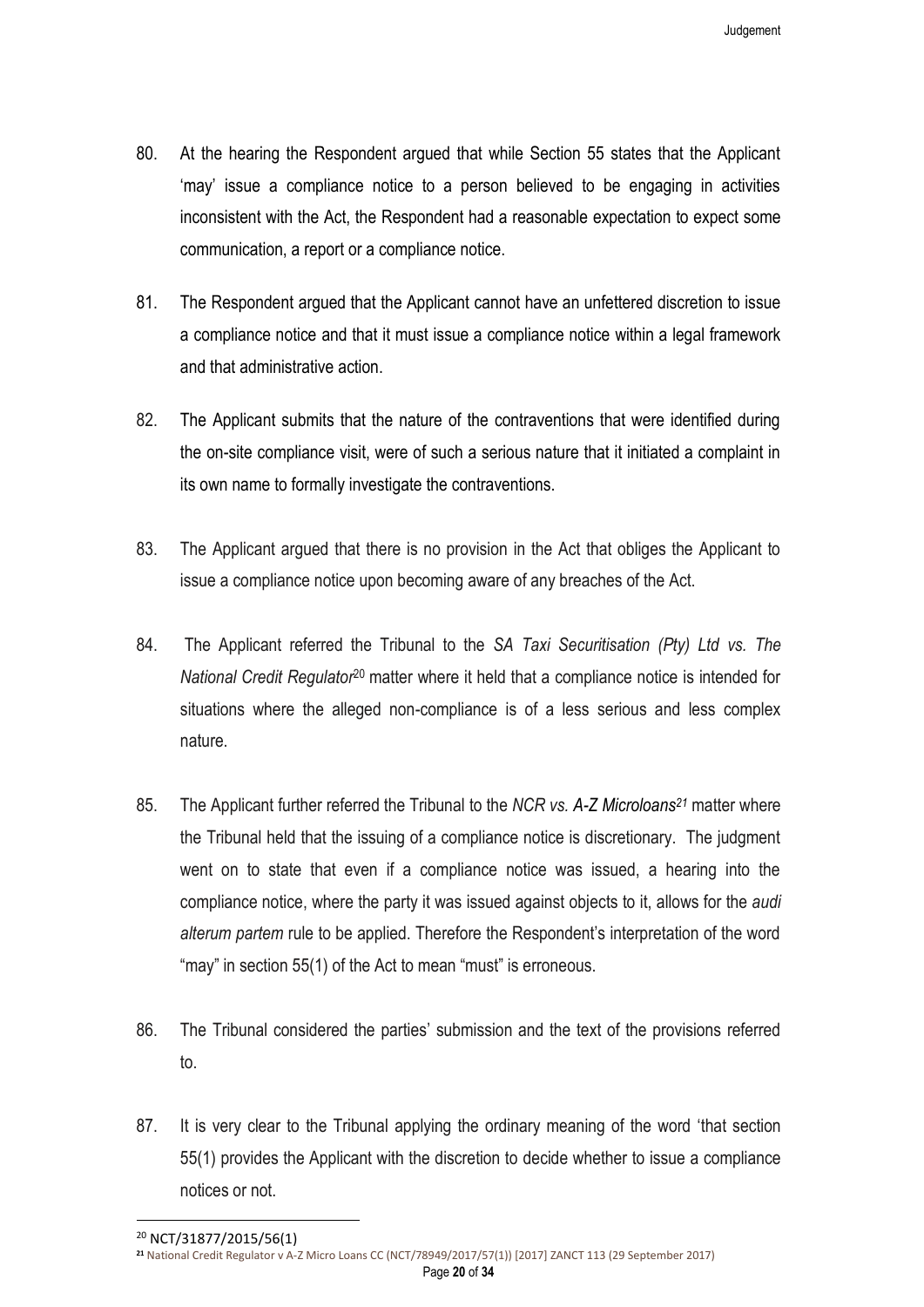- 88. The word "may" is defined as a choice to act or not, or a promise of a possibility, as distinguished from "shall" which makes it imperative.<sup>22</sup>
- 89. The golden rule of interpretation is that wherever possible, the words should be given the meaning that they have in ordinary usage. It follows that the use to which a word is put derives from the context in which it is used.
- 90. In *Manyasha v Minister of Law and Order 1999 (2) SA 179 (SCA) the SCA reiterated the so-called 'golden rule' of statutory interpretation in the following terms -*

*"It is trite that the primary rule in the construction of statutory provisions is to ascertain the intention of the Legislature. . . . One seeks to achieve this, in the first instance, by giving the words of the provision under consideration the ordinary grammatical meaning which their context dictates, unless to do so would lead to an absurdity so glaring that the Legislature could not have contemplated it.*

*It is however also a well-established rule of construction that words used in a statute must be interpreted in the light of their context, and that, in this regard; the 'context' is not limited to the language of the rest of the statute regarded as throwing light of a dictionary kind on the part to be interpreted. Often of more importance is the matter of the statute, its apparent scope and purpose, and, within limits, its background.*

*. . .*

 $\overline{a}$ 

*(T)he legitimate field of interpretation should not be restricted as a result of an excessive peering at the language to be interpreted without sufficient attention to the contextual scene. (Jaga v Dönges NO and Another; Bhana v Dönges NO and Another 1950 (4) SA 653 (A))"*

91. The word "may" in section 55(1) is only limited by the provisions of section 55(2). It provides that -

> *"(2) Before issuing a notice in terms of subsection (1) (a) to a regulated financial institution, the National Credit Regulator must consult with the regulatory authority that issued a licence to that regulated financial institution."*

<sup>&</sup>lt;sup>22</sup> <https://legal-dictionary.thefreedictionary.com/may> accessed on 18 May 2018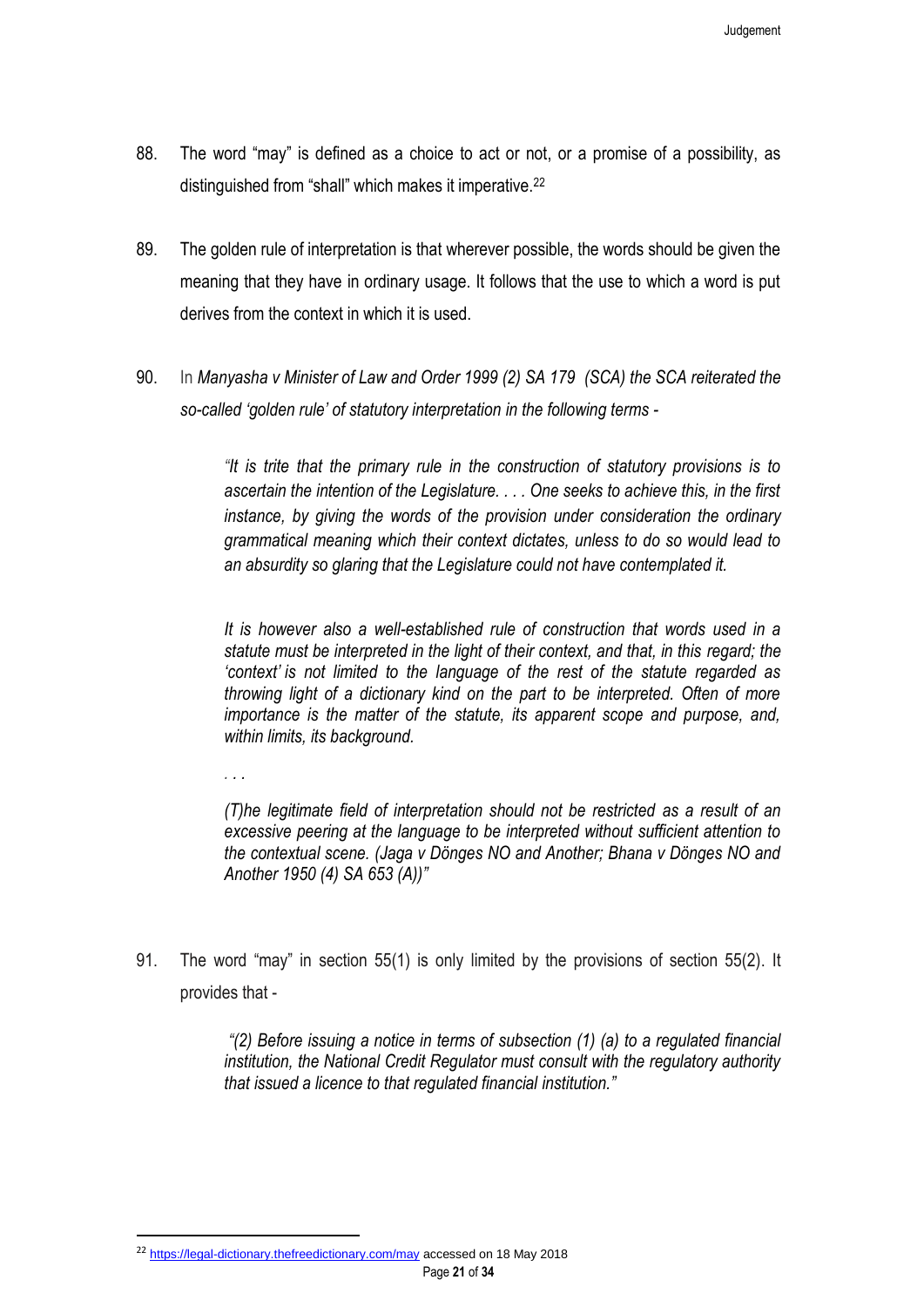- 92. The only strictures, the Tribunal could discern on the Regulator's power to initiate a complaint in terms of section 136(2), have developed through case law relating to the requirement of a reasonable suspicion based on objective information.
- 93. Similarly the Tribunal could not locate any additional requirements, pertaining to certain entities and types of prohibited conduct, on the Regulator to; for example; issue a compliance notice before prosecuting prohibited conduct.
- 94. The legislation clearly provides the Applicant with the discretion to issue or not to issue a compliance notice.
- 95. The Tribunal finds that the Applicant has acted within the confines of the Act, when it decided to initiate an investigation rather than issue a compliance notice against the Respondent.

## **FINDING ON REASONABLE SUSPICION**

96. The Tribunal finds that the information that was obtained during the on-site visit, constituted objective information that the Respondent might be in contravention of certain provisions of the NCA; and that this information caused a reasonable suspicion to initiate the complaint and the investigation.

## **POINT** *IN LIMINE* **3: POOR INVESTIGATION & RESPONDENT NOT KNOWING WHAT CASE TO MEET**

- 97. The Respondent submits that
	- 97.1. The investigation was poorly conducted, since in its view the Applicant should have done a quick follow-up with the clients to determine whether affordability assessments were conducted; and
	- 97.2. The Respondent does not know what the case is it needs to meet.
- 98. The Respondent referred the Tribunal to the case of *Portland Cement Company Limited*<sup>23</sup> where the court reiterated that there was little point in charging a person if they did not know what case they had to meet.

 $\overline{a}$ 

<sup>23</sup> Case 64/2001 page 33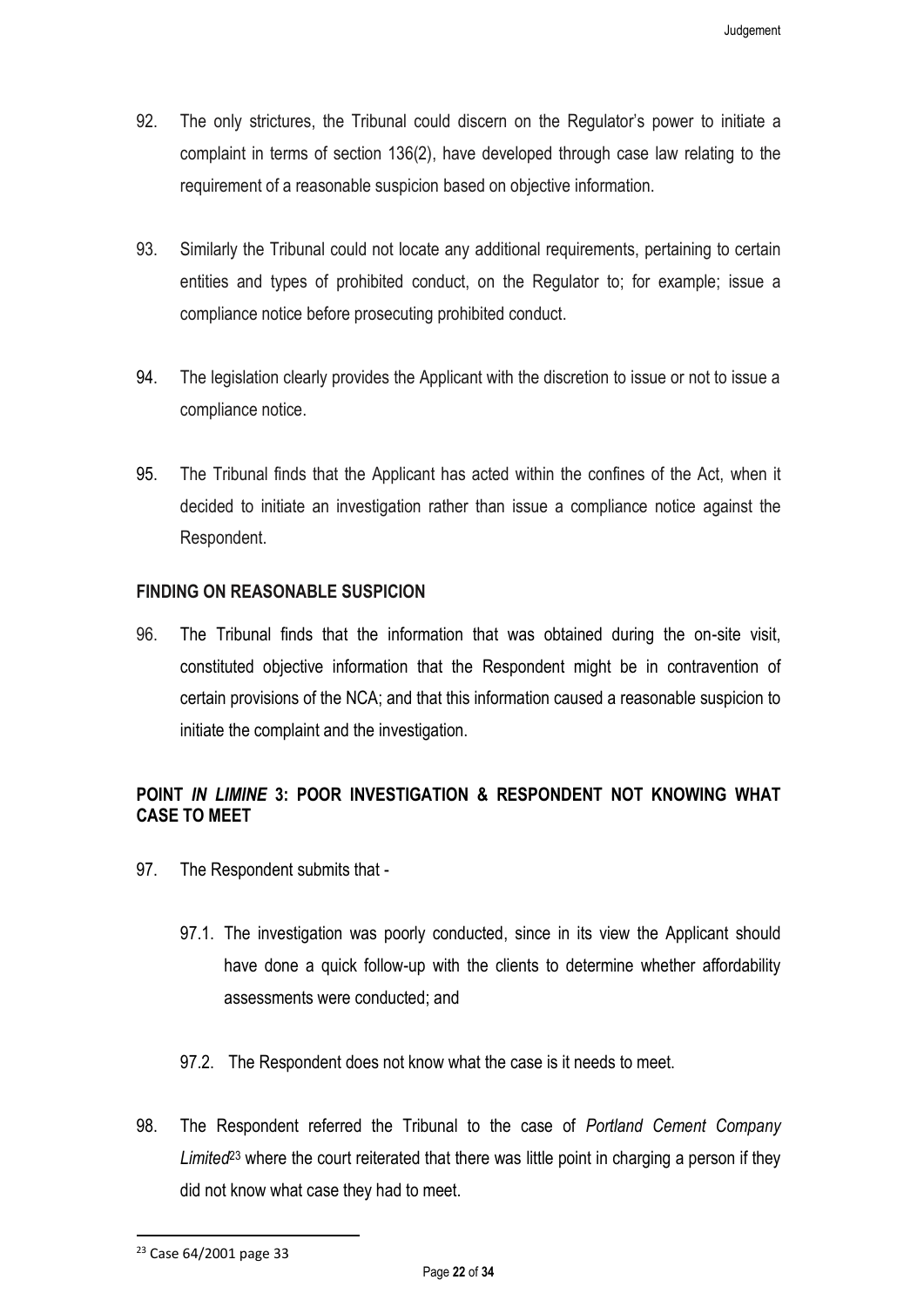- 99. The Applicant argued that the charges against the Respondent only relate to the Respondent not conducting affordability assessments. The lack of proper record keeping was added as an alternative charge. The Applicant submits that during the compliance visit as well as during the investigation, the Applicant tried to determine how the Respondent conducts an affordability assessment; and; the issue of records arose out of the lack of records to indicate that affordability assessments had indeed been conducted.
- 100. The Applicant submitted that the Respondent was not in a position to prove that it conducted an affordability assessment and therefore raised the defense that it did not keep records of the assessments.
- 101. The Tribunal considered the brief argument raised by the Respondent regarding the Plascon-Evans Rule<sup>24</sup>. The courts use the Plascon-Evans rule to determine whether there was a true dispute of fact between the parties that required them to lead oral evidence.
- 102. In *Wightman v Headfour (Pty) Ltd* (66/2007) [2008] ZASCA 6 (10/3/2008) (para [12]) the court discussed the rule further as follows:-

*"A real, genuine and bona fide dispute of fact can exist only where the court is satisfied that the party who purports to raise the dispute has in his affidavit seriously and unambiguously addressed the fact said to be disputed. There will of course be instances where a bare denial meets the requirement because there is no other way open to the disputing party and nothing more can therefore be expected of him. But even that may not be sufficient if the fact averred lies purely within the knowledge of the averring party and no basis is laid for disputing the veracity or accuracy of the averment. When the facts averred are such that the disputing party must necessarily possess knowledge of them and be able to provide an answer (or countervailing evidence) if they be not true or accurate but, instead of doing so, rests his case on a bare or ambiguous denial the court will generally have difficulty in finding that the test is satisfied. I say 'generally' because factual averments seldom stand apart from a broader matrix of circumstances all of which needs to be borne in mind when arriving at a decision. A litigant may not necessarily recognise or understand the nuances of a bare or general denial as against a real attempt to grapple with all relevant factual allegations made by the other party. But when he signs the answering affidavit, he* 

<sup>24</sup> *Plascon-Evans Paints (TVL) Ltd. v Van Riebeck Paints (Pty) Ltd. (53/84) [\[1984\] ZASCA 51;](http://www.saflii.org/za/cases/ZASCA/1984/51.rtf) [1984] 2 All SA 366 (A); 1984 (3) SA 623; 1984 (3) SA 620 (21 May 1984.*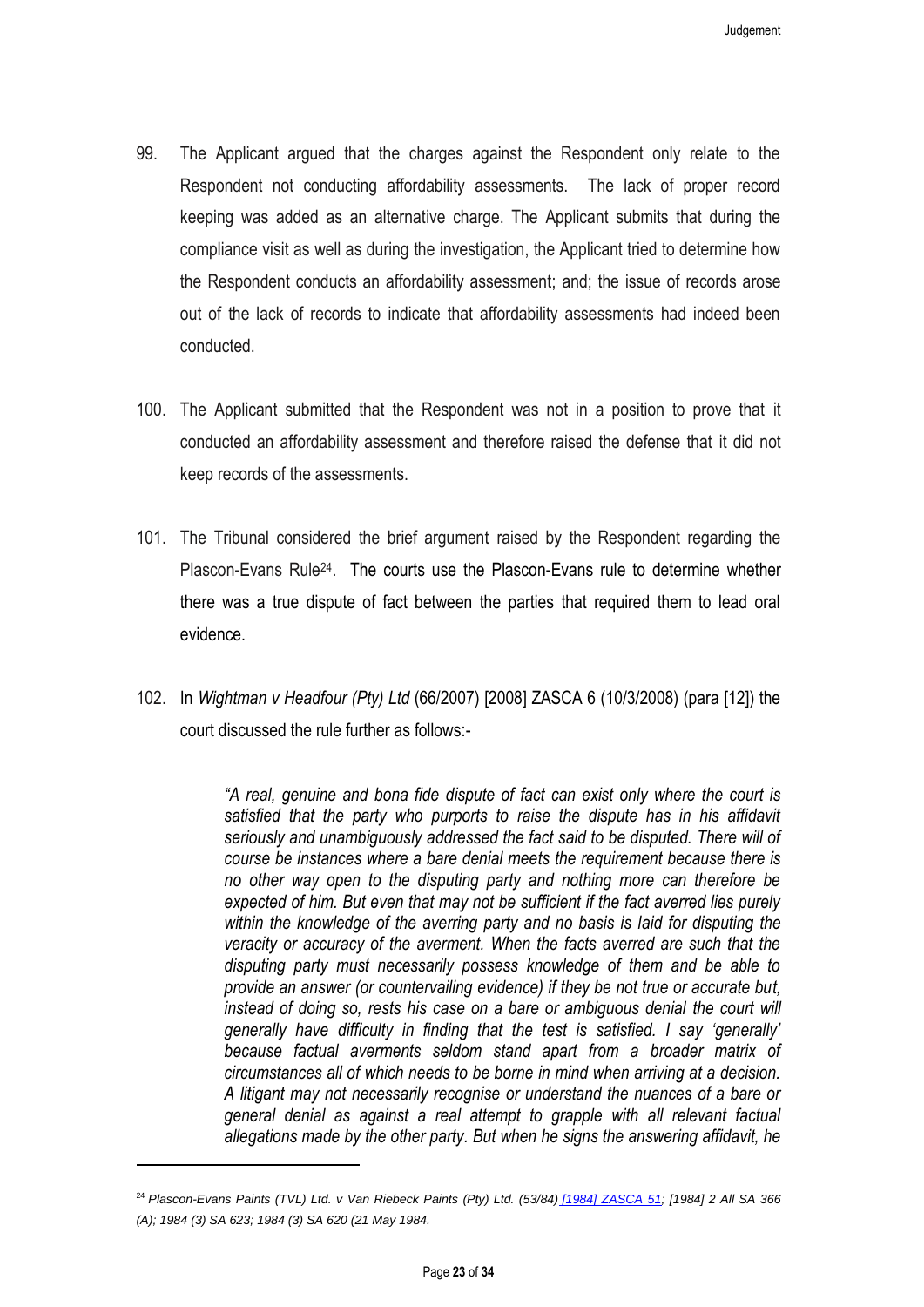*commits himself to its contents, inadequate as they may be, and will only in exceptional circumstances be permitted to disavow them. There is thus a serious duty imposed upon a legal adviser who settles an answering affidavit to ascertain and engage with facts which his client disputes and to reflect such disputes fully and accurately in the answering affidavit. If that does not happen it should come as no surprise that the court takes a robust view of the matter.*

103. The Applicant in its founding affidavit clearly set out the contraventions that were found during the on-site visit and then the contraventions that were found during the investigation. The prayers of the Applicant also clearly set out the alleged contraventions by the Respondent which are stated as follows-

> *"Declaring the Respondent to be in repeated contravention of the following Sections of the Act:*

- *Section 81(2);*
- *Section 82(2) read with Regulation 23A;*
- *Section 81(2)(a) read with Section 81(3) and Section (80) (1)(a);*
- *Section 81(3) read with Section 80(1);*
- *Section 170 read with Regulation 55(1)(b)(vi)"*
- 104. The Respondent in its answering affidavit answered to the alleged contraventions stating that it conducts affordability assessments but it does not keep copies thereof. This indicates to the Tribunal that the Respondent knew what the case is it had to answer to and indeed to do so.
	- 105. The Tribunal therefore does not accept that Respondent's argument that it did not know what case it needed to meet.
	- 106. The Tribunal chooses not to express a view on the submissions by the Respondent regarding the quality of the investigation. Doing so will not assist the Tribunal in coming to a final determination on the issues in dispute between the parties.

## **COLLATERAL CHALLENGE / DEFENSE**

107. The Respondent's also raised the so-called *"defensive" or "collateral"* challenge to the validity of the Applicant's administrative actions on the authority of the Supreme Court of Appeal in *Oudekraal Estates (Pty) Ltd v City of Cape Town and Others.<sup>25</sup>*

<sup>25</sup> 2004 (6) SA 222(SCA)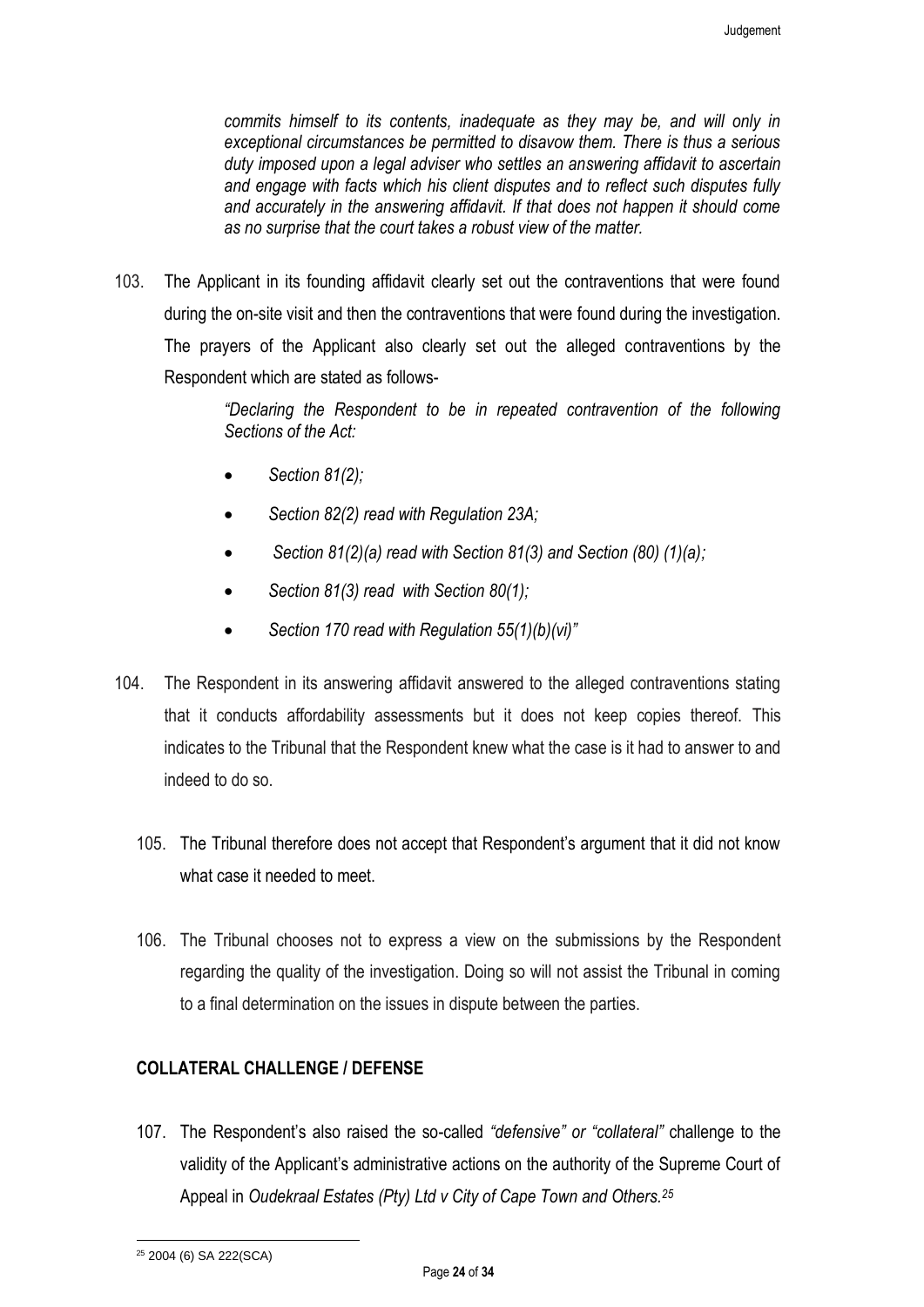- 108. The Respondent submitted that the Courts have accepted collateral challenges as a defense to unlawful administrative action where the issue is not being taken on review. <sup>26</sup>
- 109. The *Oudekraal* judgment explains the basis for the collateral challenge / defense as follows:

*"When construed against the background of principles underlying the rule of law a statute will generally not be interpreted to mean that a subject is compelled to perform or refrain from performing an act in the absence of a lawful basis for that compulsion. It is in those cases - where the subject is sought to be coerced by a public authority into compliance with an unlawful administrative act - that the subject may be entitled to ignore the unlawful act with impunity and justify his conduct by raising what has become known as a "defensive" or a "collateral" challenge to the validity of an administrative act".*

110. The Respondent premises its collateral defense on its submissions that the administrative actions taken by the Applicant in respect of the initiation, investigation and referral of the complaints, is unlawful and that it therefore should not be coerced into compliance with it.

## **FINDINGS IN RESPECT OF THE POINTS** *IN LIMINE*

- 111. The Tribunal dismisses the various points *in limine* raised by the Respondent.
- 112. The Respondent's collateral defense is accordingly also not upheld.

We will now turn to and deal with the merits of the application placed before the Tribunal.

### **THE ALLEGED PROHIBITED CONDUCT**

- 113. The Applicant alleges that the Respondent granted credit to all the consumers investigated during the course of the investigation without conducting any affordability assessment as required by the Act.
- 114. The Applicant argues that the Respondent therefore granted credit recklessly to the consumers and is in contravention of Section 81(2), Section 81(3) and Section 80(1)(a) of the Act.

<sup>26</sup> *National Industrial Council for the Iron, Steel Engineering and Metallurgical Industry v Photocircuit SA (Pty) and other* 1993(2) SA 245(C)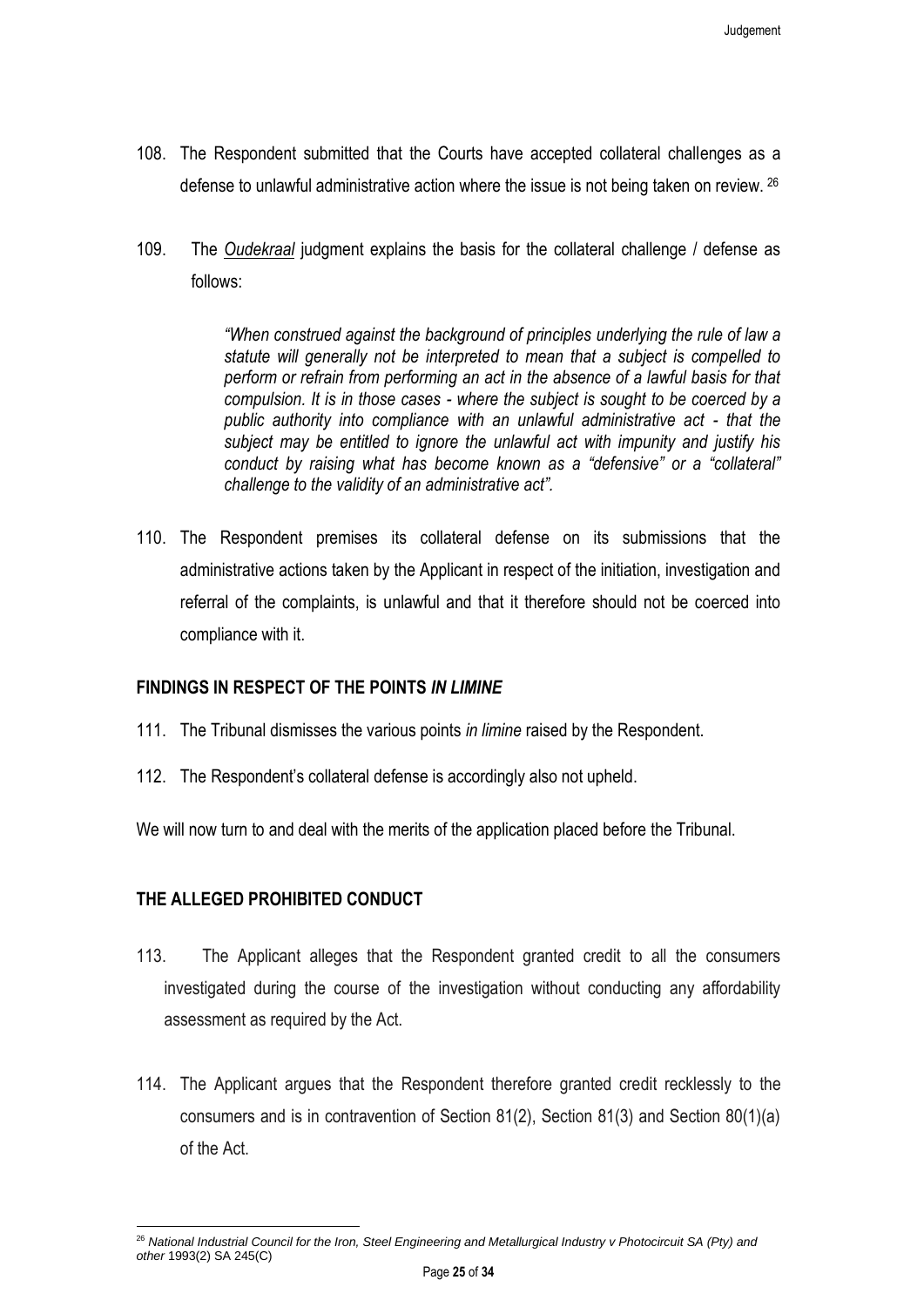- 115. The Applicant referred the Tribunal to the investigation report where reference is made to copies of the consumers' identity documents and credit agreements were kept. The Applicant raised a rhetorical question as to why the Respondent would keep copies of consumers' identity documents but not keep documentation relating to the affordability assessments they allegedly conducted.
- 116. The Applicant also submitted that even if the Tribunal accepts that Regulation 23A is not applicable; there are still no proper affordability assessments that were conducted, nor a structure on how the affordability assessments were conducted.
- 117. The Applicant argued that the Respondent had credit agreements in place. However, the Respondent failed to attach proof of the affordability assessments in the answering affidavit. The Applicant also argued that the Respondent could have done a credit bureau report search and attached this as proof that a credit bureau search was conducted at the time that the credit was granted. These reports would have shown the timeline as to when the reports were actually considered. However, the Respondent failed to do so. Therefore the Applicant submits that the only conclusion one can draw from the evidence is that the Respondent never conducted any affordability assessments.
- 118. The Applicant cited the case of *R v Blom*<sup>27</sup> in support of its inference that the Respondent never conducted any affordability assessments. The Applicant argued that its inference sought is consistent with all the proved facts when looked at as a whole.
- 119. With regard to the Regulator's allegations that the respondent failed to conduct proper affordability assessments the Respondent -
	- 119.1. Submits that all the consumers whose files have been taken as samples have repaid their loans fully;
	- 119.2. Denies that consumers were prejudiced by its actions;
	- 119.3. Submits that it may determine its own evaluative mechanisms or and procedures to be used in meeting its assessment obligations under section 81;

 $\overline{a}$ 

<sup>27</sup> R v Blom 1939 AD 188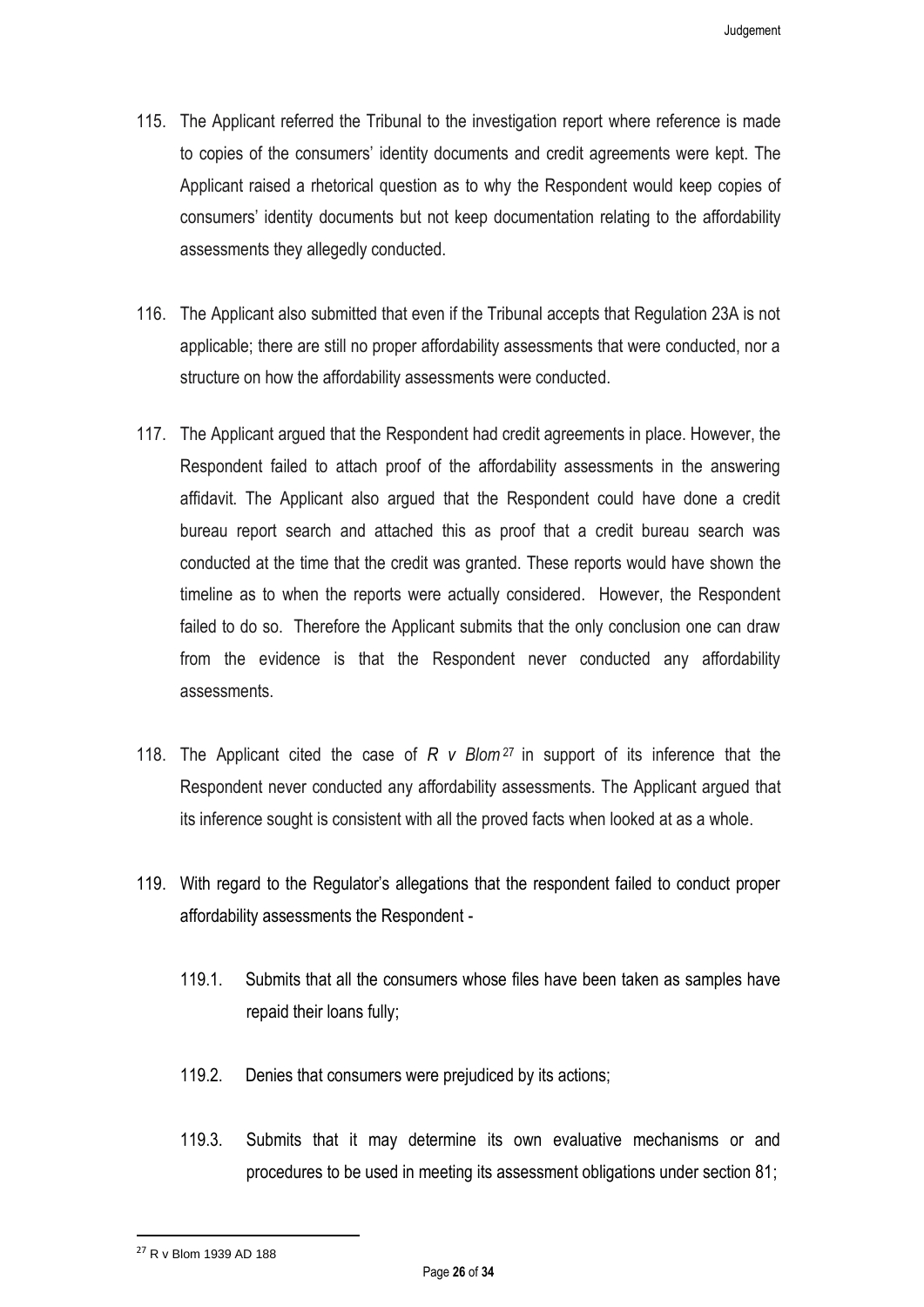- 119.4. Submits that during the on-site visit it explained fully how the affordability assessments were conducted and that it therefore complies with Section 81(2) and Section 81(1)) (a) of the Act. The Respondent submits that it explained to the Applicant that he makes copies of the consumers' identity documents, obtains a copy of the recent pay slips, obtains a copy of the bank statements for the past 3 months and then checks the income and deductions on the bank statements. The Respondent submits that it then physically demonstrated how the credit checks are done on Compuscan and demonstrated this to the Applicant; and
- 119.5. Submits that the Regulator does not make a case for how the affordability assessment used by the Respondent does not meet the legislative requirements.

## **FAILURE TO KEEP PROPER RECORDS**

120. With regard to the allegation of its alleged failure to keep proper records, the Respondent concedes that it did not keep proper records.

#### **DISCUSSION: APPLICABLE LEGAL PROVISIONS**

121. Section 80(1)(a) provides that-

*" A credit agreement is reckless if, at the time that the agreement was made, or at the time when the amount approved in terms of the agreement is increased, other than an increase in terms of section 119(4)-*

- *(a) the credit provider failed to conduct an assessment as required by section 81(2), irrespective of what the outcome of such an assessment might have concluded at the time; or*
- *(b) the credit provider, having conducted an assessment as required by section 81(2), entered into the credit agreement with the consumer despite the fact that the preponderance of information available to the credit provider indicated that-*
	- *(i) the consumer did not generally understand or appreciate the consumer's risks, costs or obligations under the proposed credit agreement; or*
	- *(ii) entering into that credit agreement would make the consumer overindebted."*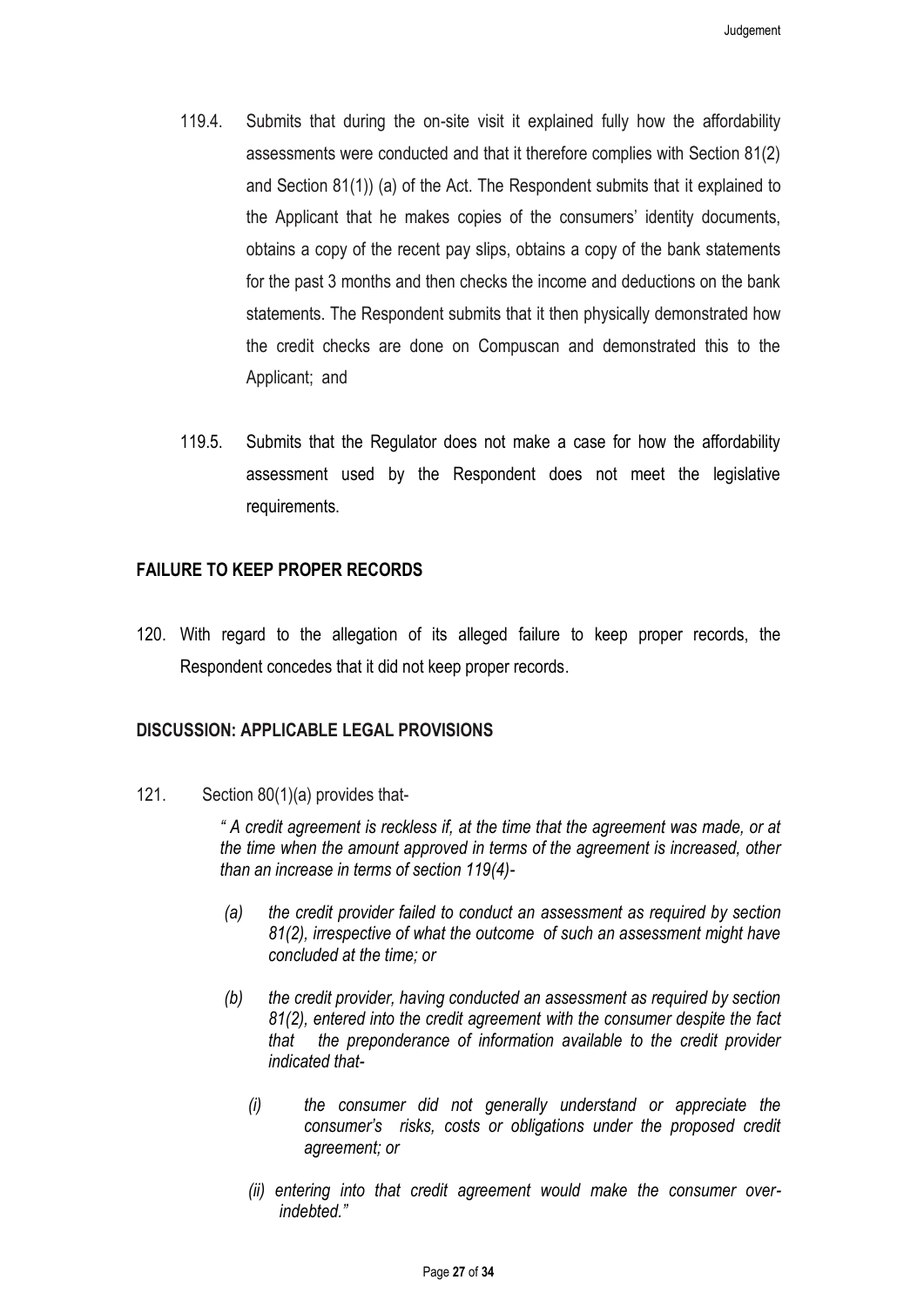- 122. Section 81(2) and 81(3) provides that
	- *"(2) A credit provider must not enter into a credit agreement without first taking reasonable steps to assess-*
		- *(a) the proposed consumer's-*
			- *(i) general understanding and appreciation of the risks and costs of the proposed credit, and of the rights and obligations of a consumer under a credit agreement;*
			- *(ii) debt re-payment history as a consumer under credit agreements;*
			- *(iii) existing financial means, prospects and obligations; and*
		- *(b) whether there is a reasonable basis to conclude that any commercial purpose may prove to be successful, if the consumer has such a purpose for applying for that credit agreement.*

*(3) A credit provider must not enter into a reckless credit agreement with a prospective consumer."*

123. Section 170 provides that –

*"Credit provider to keep records.—A credit provider must maintain records of all applications for credit, credit agreements and credit accounts in the prescribed manner and form and for the prescribed time."*

### **APPLYING THE LEGAL PROVISIONS TO THE FACTS**

- 124. The evidence before the Tribunal is that when the Applicant conducted an investigation, it requested certain consumer files from the Respondent. As stated on the investigation report, the Applicant had requested a list of all loans entered into for the period January 2016 to May 2016 in order to select a sample of 10 credit agreements from the list. The Respondent explained that the documents requested were not present at the premises, but the Applicant could fetch the documents at a later stage. On  $27<sup>th</sup>$  May 2016 the documents were fetched from the business premises and 10 credit agreements were received. These are marked as annexure B1-B10 of the case record.
- 125. The evidence before the Tribunal (Annexures B1 and B10) clearly show that each consumer file contained consistent information - i.e. a copy of the consumers' identity document; a copy of a merchant slip reflecting the payment that was made to the Respondent; a pre-agreement statement and quotation; and a small credit agreement.
- 126. All these credit agreements also relate to the year 2016, which means that the Applicant did not charge or put forward evidence relating to information that was obtained during the on-site compliance visit in 2015, as was the version of the Respondent.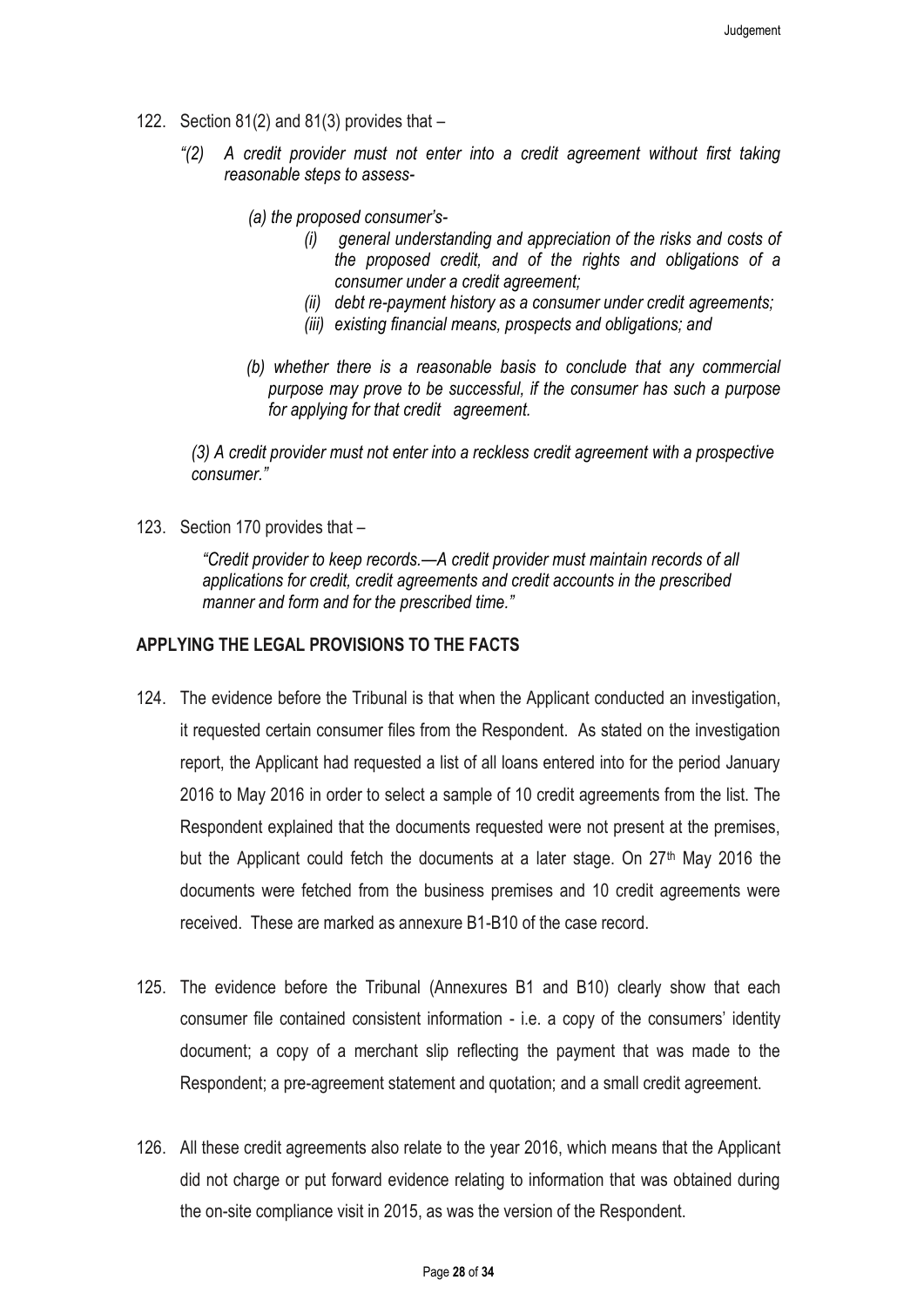- 127. While the Respondent in its answering affidavit goes to great lengths to explain the manner in which it conducts an affordability assessment, it would appear very unlikely, that the Respondent would obtain copies of recent pay slips and 3 months bank statements; use this information to conduct an affordability assessment, and then not keep any such records save for the documents set out above.
- 128. The Respondent was unable to put forward any evidence to support its argument that it conducted affordability assessments.
- 129. During the on-site visit in September 2015 the Applicant had requested the affordability documents. And 8 months later; in May 2016; when the investigation was conducted, the Respondent still did not have records of the affordability assessments it claimed it conducted other proof thereof.
- 130. On the Respondent's own admission, the Respondent states that subsequent (own emphasis) to the investigation; it had installed a system styled as "compuloans." The compuloans supposedly aides the Respondent in conducting the affordability assessments.
- 131. The Respondent submitted evidence marked Annexure D2 to D5 of affordability assessments in response to a compliance report that was issued by the Regulator on 13 December 2016. However, all this reflects is a copy of a Compuscan print out dated 15 December 2016. The document is marked "affordability calculation" and only has 2 sets of figures captured on the report that refer to "debt obligations". This evidence is merely an indication to the Tribunal that the Respondent is utilizing the Compuscan system, after the investigation was conducted (*ex post facto).*
- 132. On a balance of probabilities, the Tribunal finds that the Respondent failed to conduct affordability assessments and is therefore in contravention of Section 81(2); Section 81(2) read with Regulation 23A; Section 81(2)(a) read with Section 81(3); Section 80(1)(a); Section 81(3) read with Section 80(1) and Section 170 read with Regulation 55(1)(b)(vi).

### **CONSIDERATION OF THE APPROPRIATE PENALTY**

133. The Applicant has requested that an administrative fine be imposed on the Respondent.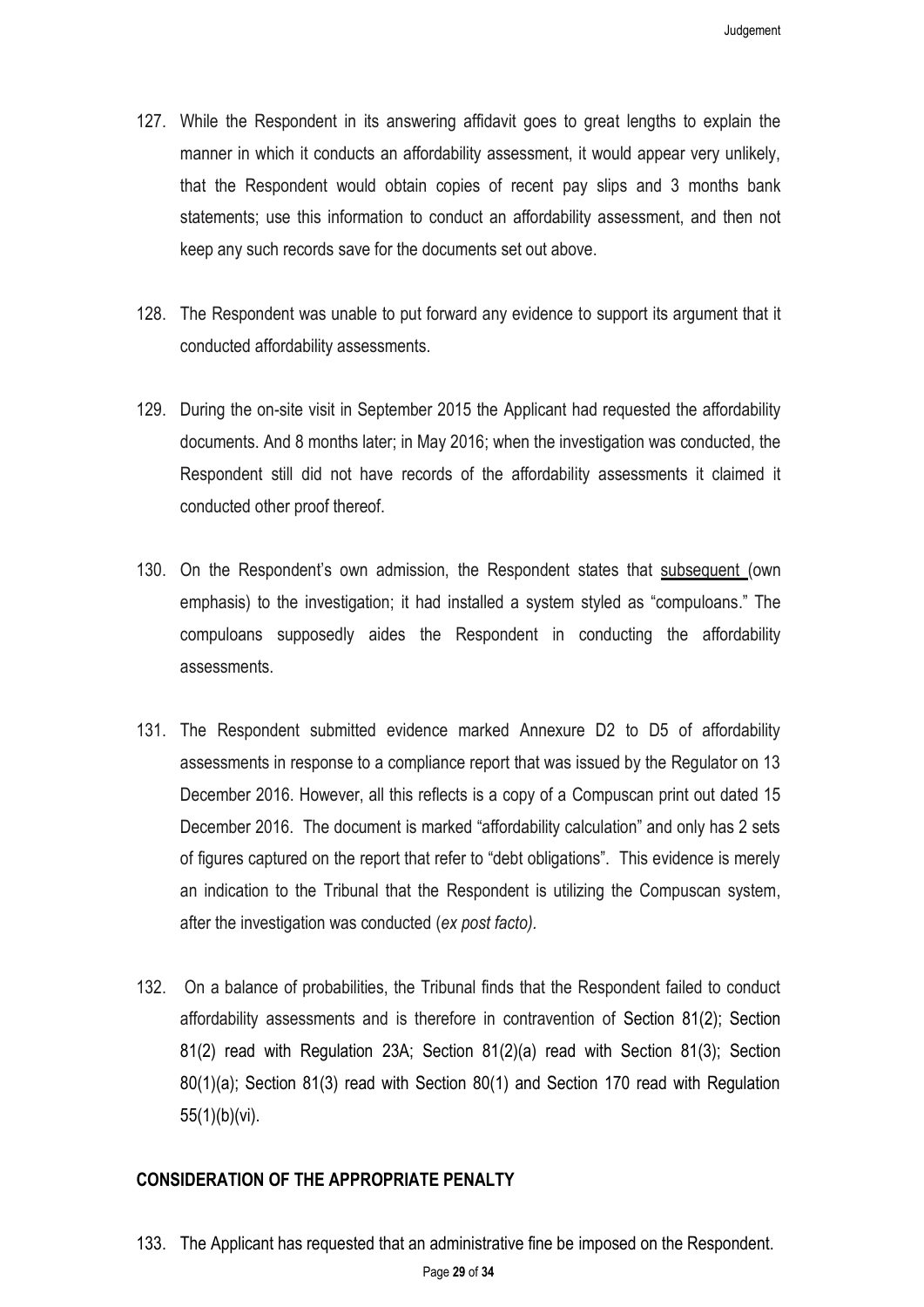- 134. Section 151(3) of the NCA sets out the factors the Tribunal must consider when imposing an administrative fine.
- 135. Section 151 of the NCA allows the Tribunal to impose an administrative fine that does not exceed the greater of 10 per cent of the respondent's annual turnover during the preceding financial year; or R 1 000 000,00. The Applicant did not provide any evidence of the Respondent's annual turnover for the previous financial year as required. The Annual Financial statements provided by the Respondent were for the period ending 2016 and did not provide an analysis of the information. The Applicant put forward information of the Respondent's loan book, but yet again without any submission to the Tribunal on the inferences it drew.
- 136. The Tribunal has fully considered the Applicant's prayer in respect of the imposition of the administrative fine and the arguments raised by both the Applicant and the Respondent in this regard. The Tribunal does not intend regurgitating the extensive submissions made by the parties during the hearing relevant to the consideration of the administrative penalty, but will briefly deal with the most pertinent aspects immediately below.
- 137. Regarding the duration of the prohibited conduct, the only evidence placed before the Tribunal is the period of approximately eight (8) months from the date of the on-site visit to the date of the investigation visit.
- 138. Speaking to the nature of the prohibited conduct, the Applicant submitted that the extension of reckless credit to consumers should be viewed in a very serious light. Respondent disagrees and maintains that it did not extend credit recklessly to consumers, but at most failed to keep records. This disagreement between the parties have now become moot as the Tribunal has made a determination that the Respondent has indeed committed the prohibited conduct of extending credit recklessly to consumers and failed to keep records.
- 139. The key factor for the Tribunal is that the Respondent did not conduct affordability assessments, which means that credit was granted recklessly to vulnerable consumers. The amounts that were borrowed by the consumers reflect amounts ranging from three hundred rand (R 300,00) to one thousand, two hundred and ten rand (R 1 210,00) which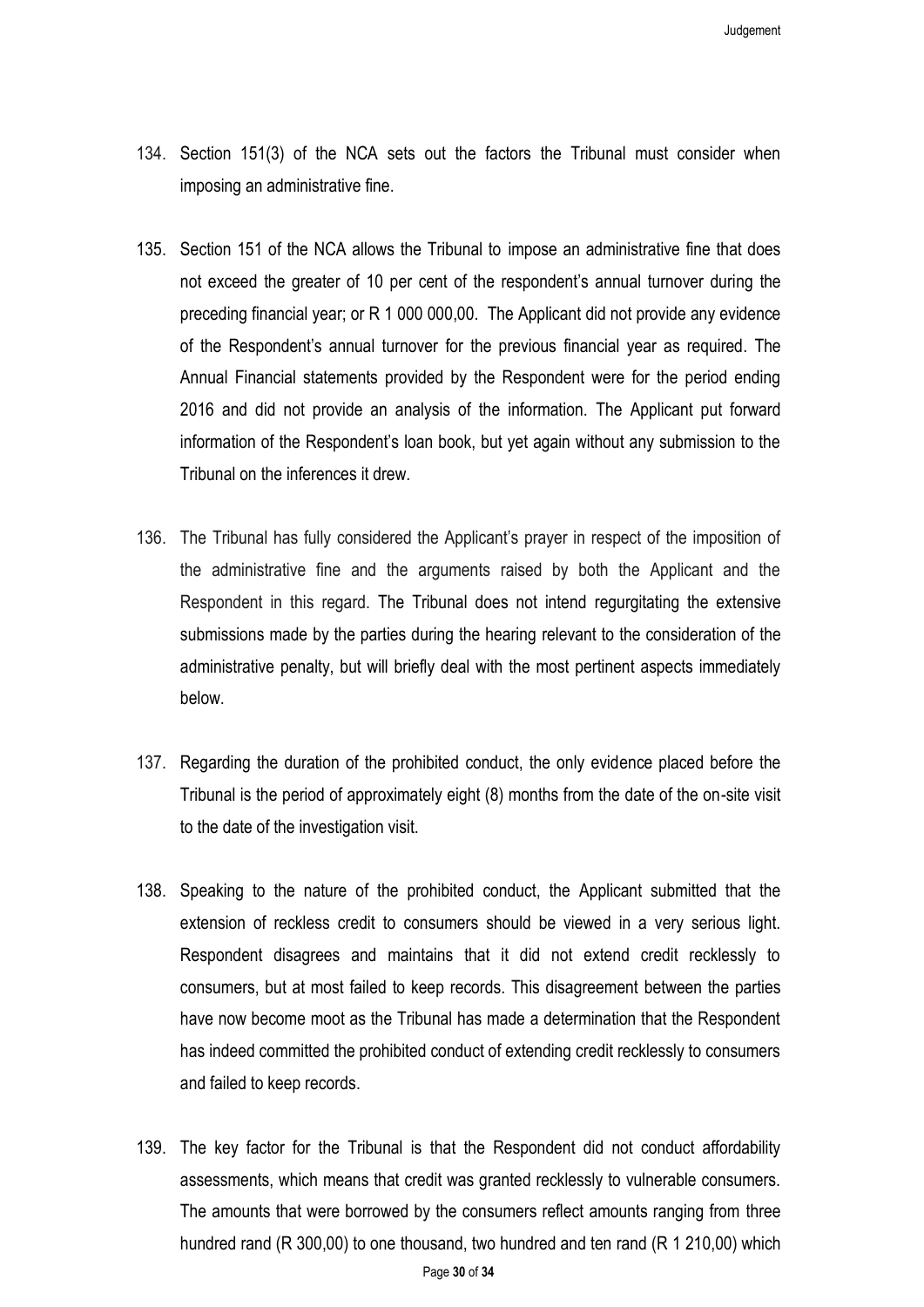are indicative of consumers who are amongst the more vulnerable consumers within the consumer market. This prohibited conduct is very serious as the preamble, purpose and objectives of the NCA features the eradication of the extension of reckless credit prominently.

- 140. The Applicant alleged that the Respondent have charged excessive interests and initiation fees *vis-a-vis* three (3) of the eight (8) factors the Tribunal has to take into account when assessing the amount of the administrative penalty it may impose. The view of the Tribunal is that as the Applicant has not put those matters forward as contraventions and they are untested and unproven, the Applicant cannot rely on them to weigh in in the Tribunal's determination of the amount of the administrative penalty.
- 141. The Applicant submits that the Respondent's conduct displayed no or little regard for the spirit and purpose of the Act; and that the Respondent's continued participation in the credit market places consumers at substantial risk of further financial harm. This is a peculiar submission on the part of the Applicant taking into account that they have not taken any steps to ensure that the Respondent no longer participates in the credit market. This leaves the Tribunal with the view that this submission cannot be afforded any weight in its consideration.
- 142. No evidence has been placed before the Tribunal regarding the market circumstances within which the prohibited conduct was committed. The Applicant seems to expect of the Tribunal to infer that the market circumstances within which the contraventions occurred are those in which consumers are not educated about their rights relating to access to credit.
- 143. The Applicant submitted that the Respondent has derived a substantial level of profit from the activities undertaken by it, but the Applicant has not placed any evidence to that effect before the Tribunal. The Respondent submits that there is no basis for the statement that the Respondent had made a substantial profit and has submitted the financial statements of the Respondent ending 2016. From the sample of credit agreements that were assessed by the Applicant the amounts loaned to consumers ranged between three hundred rand (R300.00) and one thousand, two hundred and ten rands (R1 210.00).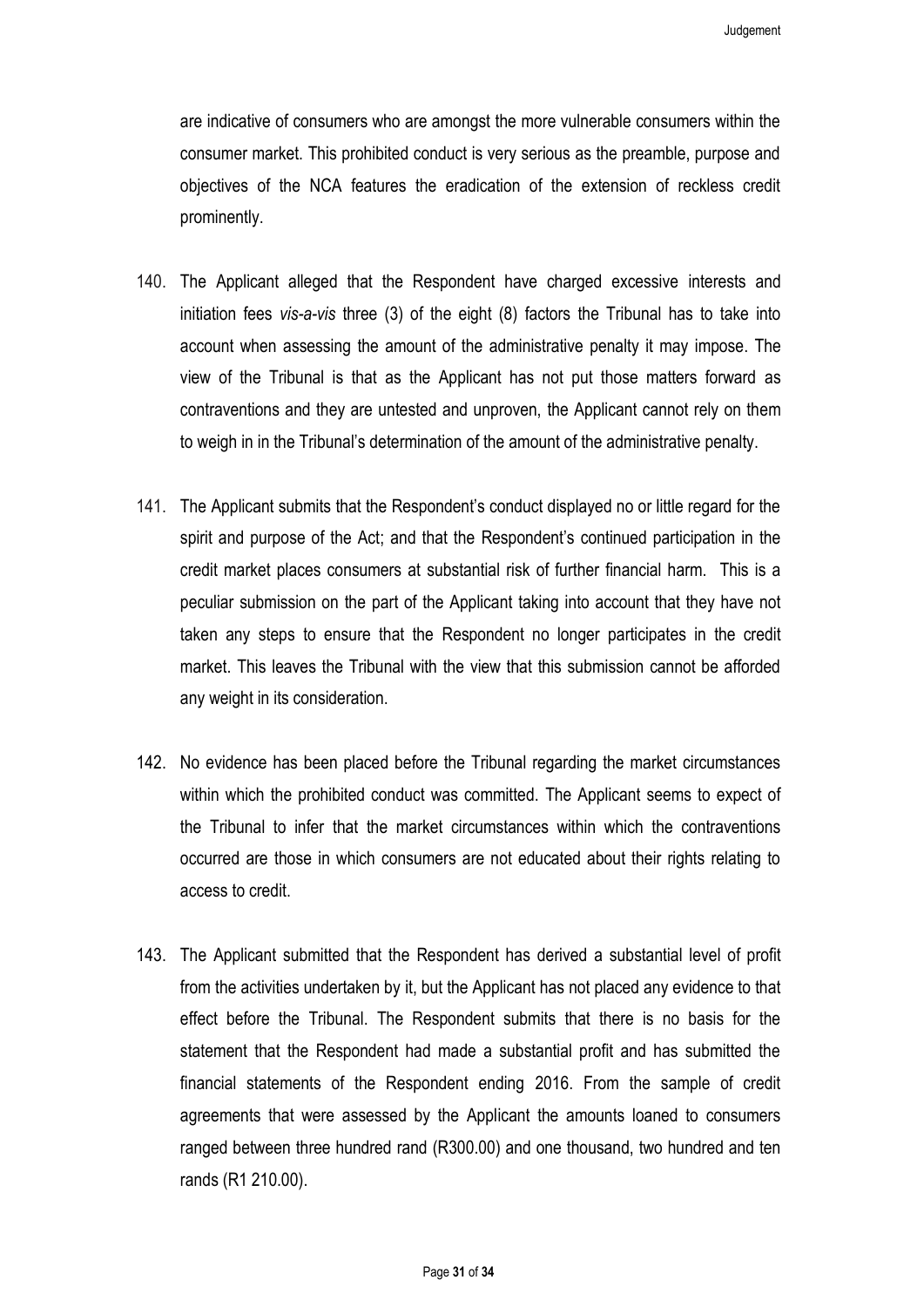- 144. The Applicant submits that at the time of the investigation; there was an alleged attempt to bribe the inspectors. The Respondent argued that there has been no criminal case opened as yet by the Applicant in this regard. Therefore this is not a matter the Tribunal can take into account as; for whatever reason; the Applicant did not deem it fit to press charges against the Respondent on the bribery allegations.
- 145. However the Tribunal noted that the Respondent did co-operate with the Applicant. This is in respect of providing the consumer files that were initially not available but provided to the Regulator at a later agreed upon date.
- 146. It is common cause between the parties that there has not been any prior investigations or enforcement action instituted or taken by the Applicant against the Respondent.
- 147. While the Tribunal can impose a fine of R1 000 000.00 on the Respondent under these circumstances, it can impose a lesser fine if warranted by the circumstances of each case.

#### **FINDINGS**

- 148. Tribunal finds that
	- 148.1. The evidence submitted by the Applicant, which is uncontested, clearly indicates that the Respondent has repeatedly contravened the provisions of the Act, thus contravening section 140(1);
	- 148.2. The Respondent is in repeated contravention of and have committed prohibited conduct in respect of -
		- *148.2.1. Section 81(2);*
		- *148.2.2. Section 81(2) read with Regulation 23A;*
		- *148.2.3. Section 81(2)(a) read with Section 81(3) and Section (80)(1)(a)*
		- *148.2.4. Section 81(3) read with Section 80(1);*
		- *148.2.5. Section 170 read with Regulation 55(1)(b)(vi).*
	- 148.3. An administrative fine of R 50 000.00 (fifty thousand rand) would be appropriate considering that:-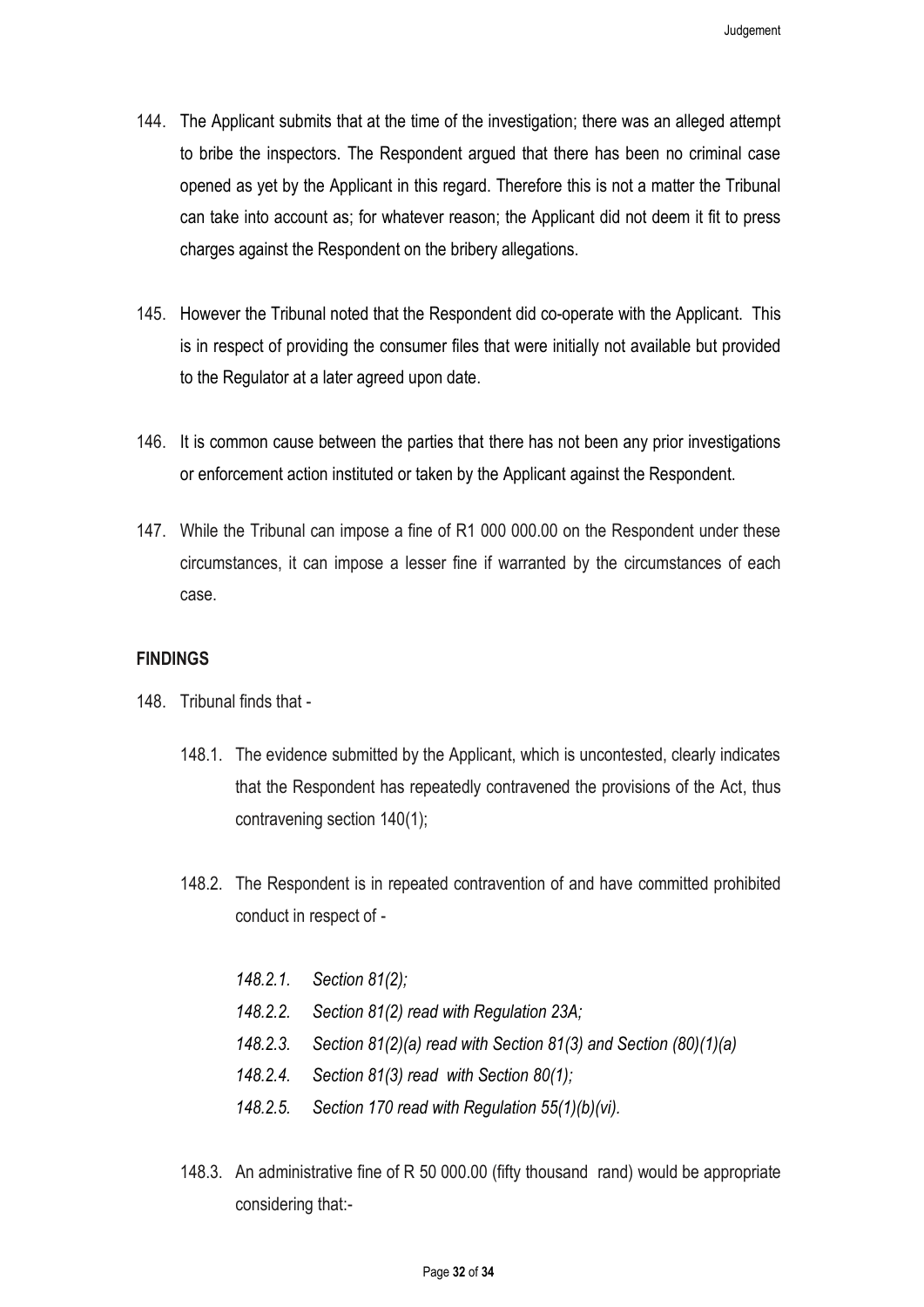- 148.3.1. The fine must deter others from committing the same prohibited conduct and further punishes the offender;
	- 148.3.2. The Respondent has conducted its business as a credit provider, in a manner that is contrary to the Act and its Regulations;
	- 148.3.3. The Respondent did not conduct affordability assessments, which means that credit was granted recklessly to vulnerable consumers; and
	- 148.3.4. The extent, nature and duration- even after the initial on-site visit, the Respondent continued with the same behavior; and
- 148.4. The Tribunal therefore finds an administrative fine of fifty thousand rands (R50 000.00) appropriate in the circumstances.

## **ORDER**

- 149. The Tribunal makes the following order-
	- 149.1.All the Respondent's *points in limine* are dismissed;
	- 149.2. The Respondent's repeated contravention of the provisions of the Act and Regulations is hereby declared prohibited conduct;
	- 149.3. With immediate effect, the Respondent is interdicted from future breaches of the Act;
	- 149.4. The Respondent is ordered to pay an administration fine in the amount of fifty thousand rand (R 50 000.00) by no later than 31 August 2018; and.
	- 149.5. There is no order as to costs.